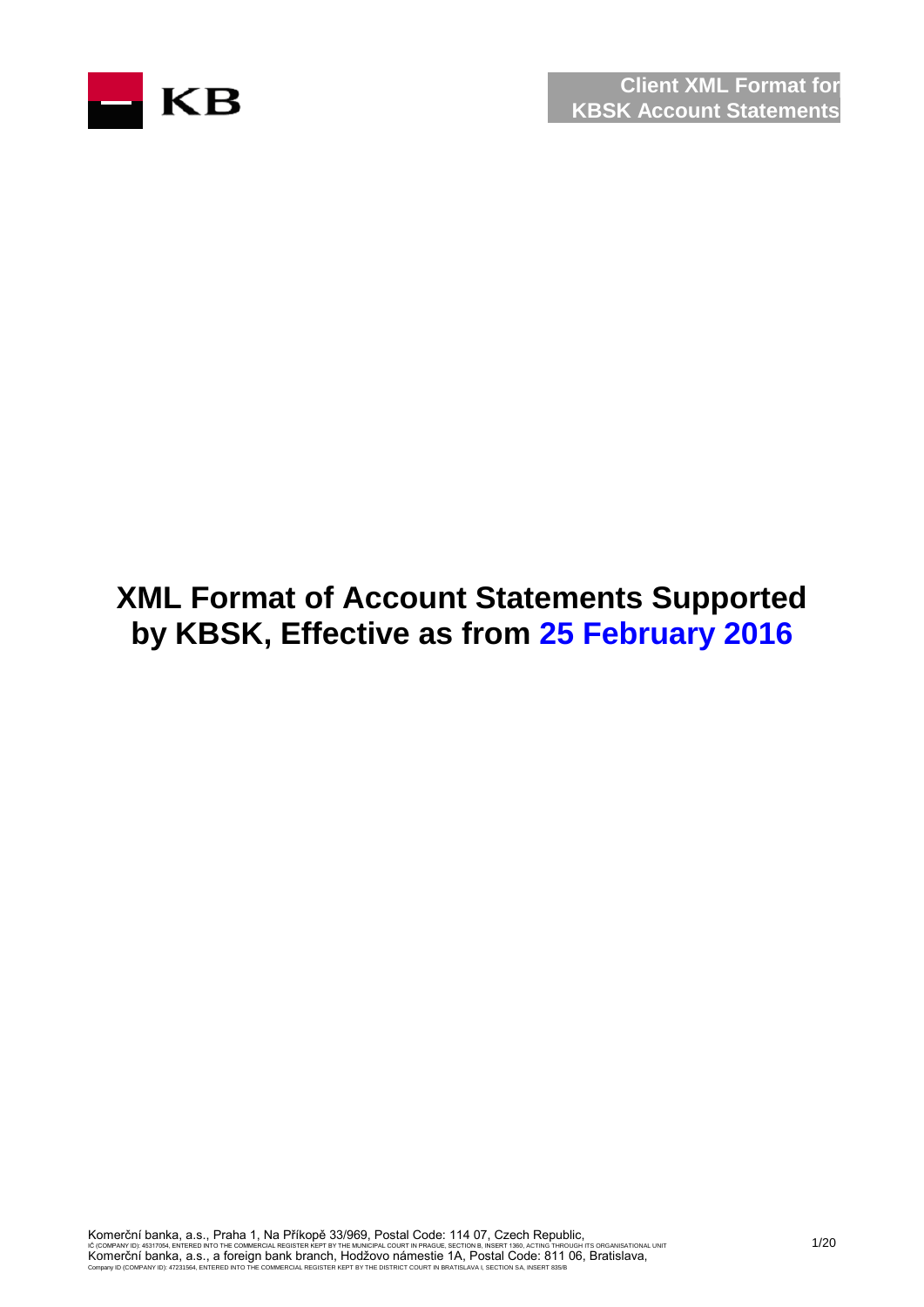

#### **Contents:**

| 1.1 |                                                                                                            |  |
|-----|------------------------------------------------------------------------------------------------------------|--|
| 1.2 |                                                                                                            |  |
| 1.3 |                                                                                                            |  |
| 1.4 | Definition of Distinguishing Separate Transactions in an Account Statement According to the CBA Code List4 |  |
|     |                                                                                                            |  |
|     |                                                                                                            |  |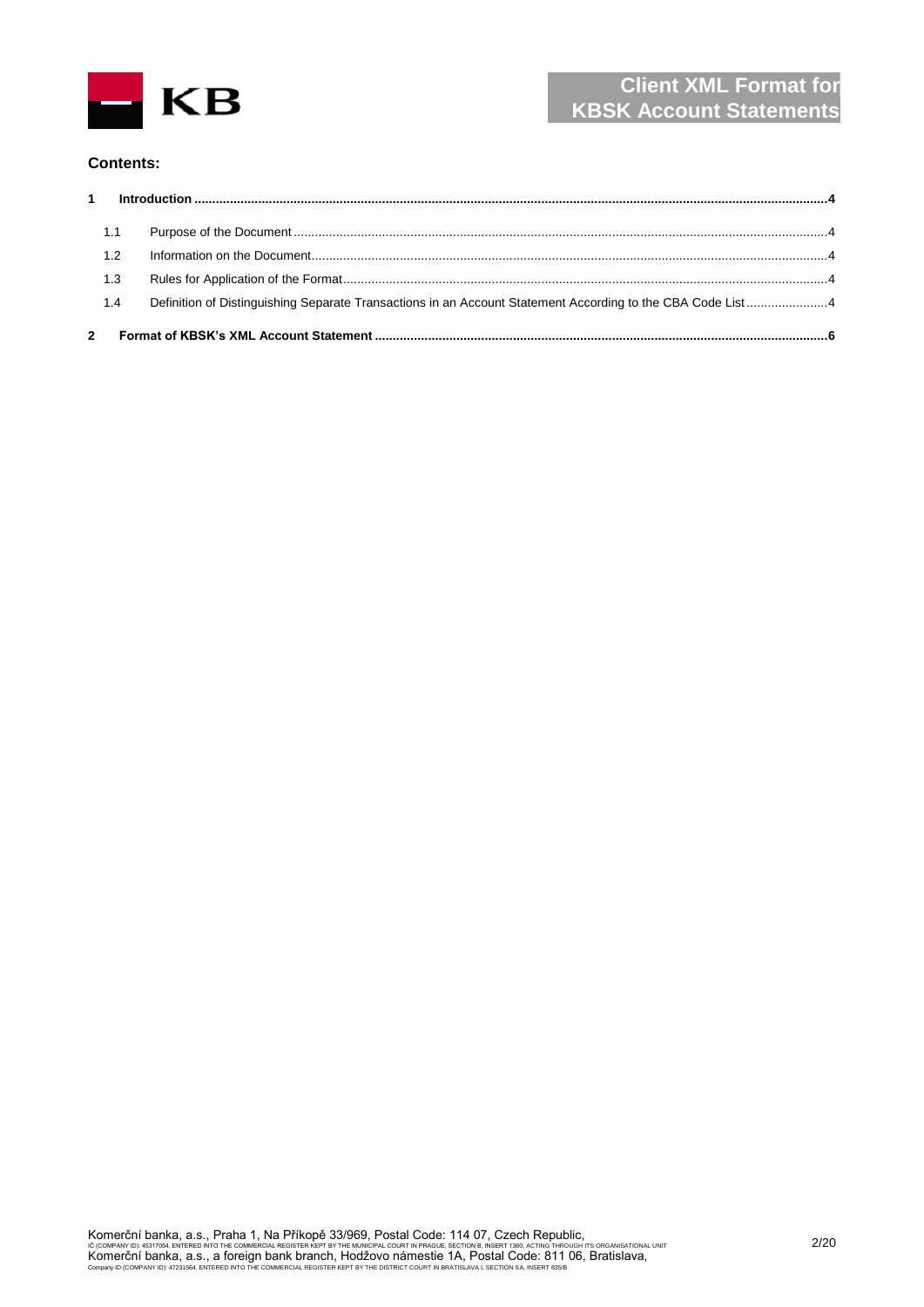

#### **Explanation of Used Abbreviations/Acronyms:**

| <b>Abbreviation / Acronym</b> | Term                                    | <b>Explanation</b>                                                                                                                                                                                                                                                                                                                                                                                                                                                                                                                            |
|-------------------------------|-----------------------------------------|-----------------------------------------------------------------------------------------------------------------------------------------------------------------------------------------------------------------------------------------------------------------------------------------------------------------------------------------------------------------------------------------------------------------------------------------------------------------------------------------------------------------------------------------------|
| <b>ATM</b>                    | <b>Automatic Teller Machine</b>         | Automatic teller machine / cash dispenser                                                                                                                                                                                                                                                                                                                                                                                                                                                                                                     |
| <b>Bank Branch</b>            |                                         | Komerční banka, a.s., Praha 1, Na Příkopě 33/969,<br>Postal Code: 114 07, Czech Republic,<br>IČ (COMPANY ID): 45317054, ENTERED INTO THE<br>COMMERCIAL REGISTER KEPT BY THE MUNICIPAL<br>COURT IN PRAGUE, SECTION B, INSERT 1360,<br>ACTING THROUGH ITS ORGANISATIONAL UNIT<br>Komerční banka, a.s., a foreign bank branch, Hodžovo<br>námestie 1A, Postal Code: 811 06, Bratislava,<br>Company ID (COMPANY ID): 47231564, ENTERED<br>INTO THE COMMERCIAL REGISTER KEPT BY THE<br>DISTRICT COURT IN BRATISLAVA I, SECTION SA,<br>INSERT 835/B |
| <b>Cash Advance</b>           |                                         | Payout of cash over a counter at a bank or exchange<br>office, using a payment card                                                                                                                                                                                                                                                                                                                                                                                                                                                           |
| <b>Cashback</b>               |                                         | Cash withdrawal upon making payment using a<br>payment card at a cash register of a selected                                                                                                                                                                                                                                                                                                                                                                                                                                                  |
| <b>CBA</b>                    |                                         | <b>Czech Banking Association</b>                                                                                                                                                                                                                                                                                                                                                                                                                                                                                                              |
| <b>CID</b>                    | Creditor Identifier                     | Identifier of a recipient of a SEPA direct debit payment                                                                                                                                                                                                                                                                                                                                                                                                                                                                                      |
| <b>Direct Debit</b>           |                                         | Transaction executed based on a payee's instruction                                                                                                                                                                                                                                                                                                                                                                                                                                                                                           |
| <b>KBSK</b>                   | Komerční banka Slovensko                | Komerční banka, a foreign bank branch in Slovakia                                                                                                                                                                                                                                                                                                                                                                                                                                                                                             |
| <b>Outgoing Direct Debit</b>  |                                         | Direct debit payment debited to an account                                                                                                                                                                                                                                                                                                                                                                                                                                                                                                    |
| <b>Cumulated Payment</b>      |                                         | Aggregate amount of multiple payments debited from<br>an account and stated in an account statement as a<br>single (cumulated) debit payment                                                                                                                                                                                                                                                                                                                                                                                                  |
| Payment                       |                                         | Cashless payment transaction                                                                                                                                                                                                                                                                                                                                                                                                                                                                                                                  |
| <b>POS</b>                    |                                         | Merchant point of sale terminal                                                                                                                                                                                                                                                                                                                                                                                                                                                                                                               |
| <b>SBA</b>                    |                                         | Slovak Banking Association                                                                                                                                                                                                                                                                                                                                                                                                                                                                                                                    |
| <b>SEPA</b>                   | Single Euro Payments Area               | Payment integration area for simplification of bank<br>transfers denominated in euro                                                                                                                                                                                                                                                                                                                                                                                                                                                          |
| <b>SEPACT</b>                 | <b>SEPA Credit Transfer</b>             | SEPA cashless transfer - transaction executed based<br>on a payer's instruction according to rules applicable to<br>the SEPA scheme                                                                                                                                                                                                                                                                                                                                                                                                           |
| <b>SEPA DD</b>                | <b>SEPA Direct Debit</b>                | SEPA direct debit transaction executed according to<br>rules applicable to the SEPA scheme                                                                                                                                                                                                                                                                                                                                                                                                                                                    |
| <b>SEPA DD B2C</b>            | SEPA DD<br><b>Business-to-Consumers</b> | SEPA direct debit transaction between a businessman<br>and a consumer                                                                                                                                                                                                                                                                                                                                                                                                                                                                         |
| <b>SEPA DD B2B</b>            | SEPA DD<br><b>Business-to-Business</b>  | SEPA direct debit transaction between businessmen /<br>corporations                                                                                                                                                                                                                                                                                                                                                                                                                                                                           |
| <b>SEPA DD CORE</b>           | SEPA DD CORE                            | SEPA direct debit transaction for all clients, irrespective<br>of their legal form                                                                                                                                                                                                                                                                                                                                                                                                                                                            |
| <b>SIPO</b>                   |                                         | Transaction executed under the Centralized Collection<br>of Household Payments                                                                                                                                                                                                                                                                                                                                                                                                                                                                |
| <b>DPS</b>                    |                                         | Domestic payment system                                                                                                                                                                                                                                                                                                                                                                                                                                                                                                                       |
| <b>Standing Order</b>         |                                         | Transaction executed based on a standing payment<br>order submitted by a client                                                                                                                                                                                                                                                                                                                                                                                                                                                               |
| <b>Domestic Payment</b>       |                                         | Payment (settlement) made in the Czech Republic in<br>CZK                                                                                                                                                                                                                                                                                                                                                                                                                                                                                     |
| <b>XML</b>                    | eXtensible Markup Language              | General mark-up language used for a data exchange<br>between applications and for document publishing                                                                                                                                                                                                                                                                                                                                                                                                                                         |
| <b>XSD</b>                    | <b>XML Schema Definition</b>            | Format describing the structure of the XML scheme                                                                                                                                                                                                                                                                                                                                                                                                                                                                                             |
| <b>Foreign Payment</b>        |                                         | Payment (settlement) made abroad or from abroad in a<br>FX or CZK, or made in the Czech Republic in a<br>currency different from CZK                                                                                                                                                                                                                                                                                                                                                                                                          |
| <b>FPS</b>                    |                                         | Foreign payment system                                                                                                                                                                                                                                                                                                                                                                                                                                                                                                                        |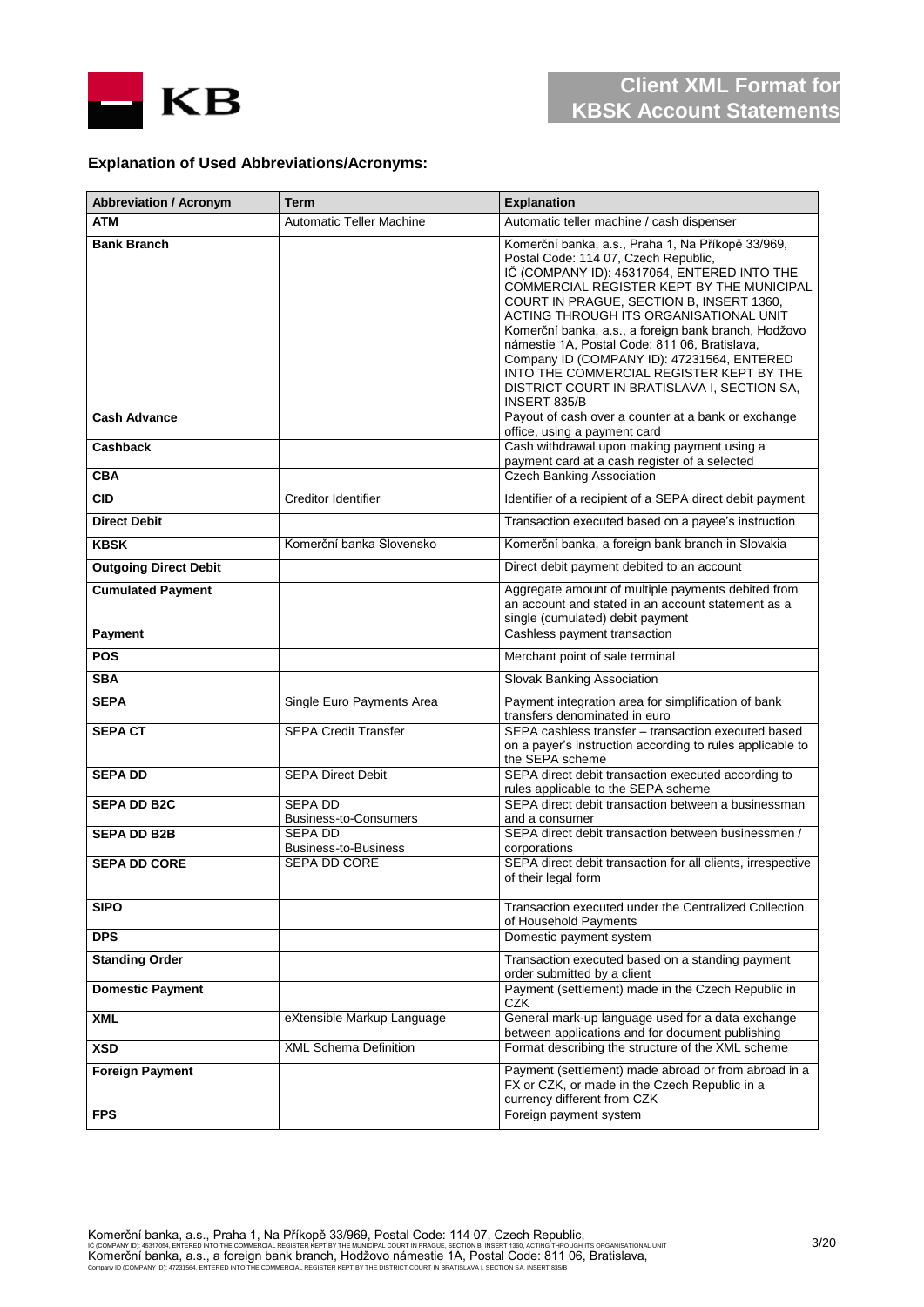

#### <span id="page-3-0"></span>**1 Introduction**

#### <span id="page-3-1"></span>**1.1 Purpose of the Document**

This document aims at presenting a unified national standard of account statements in an electronic form, in a format supported by Komerční banka, a foreign bank branch in Slovakia (KBSK). The document:

- adopts basic rules set forth by the Czech Banking Association (CBA) see the "Electronic Account Statement, NATIONAL FORMAT XML, Czech Republic" on th[e www.czech-ba.cz](file:///D:/Documents%20and%20Settings/lsvobod1/AppData/Local/Microsoft/Windows/Temporary%20Internet%20Files/Content.Outlook/94NM7GGT/www.czech-ba.cz) website – and brings excerpts from this material in its introductory section.
- Contains definition of EndToEnd specified by Slovak Banking Asociation.

Pursuant to the Payment System Act<sup>1)</sup>, providers of payment services are obliged to inform users of payment services on executed transactions. At the same time, the Act defines which data should be obligatorily provided to clients.

An account statement is dispatched or otherwise made available by a bank to an account holder or a third party authorised by the latter. It should content any and all information on transactions and balances in one or more accounts, if it has been agreed between a bank and its client. The statements are made out as frequently as agreed upon with the bank, either on each business day of the bank on which a transaction occurred in a given account, or as agreed, e.g., weekly, monthly, etc.

The format has been created based on the ISO 200022 standard<sup>2)</sup> – camt 053.001.02, in the XML format, while the optimising is primarily focused on corporate clients.

#### <span id="page-3-2"></span>**1.2 Information on the Document**

This document:

- Describes the structure of XML-format transactions in KBSK. Some other rules and/or information necessary for the creation and verification of the format are associated with this document – further details are available in the aforesaid material issued by the Czech National Bank; and
- Contains the description of the XML structure used in KBSK direct banking application *Profibanka* provided by the Slovak branch of KBSK.

The account statement consists of a *Header* summarising an aggregate amount of transactions included into the statement and *Body* containing information of the separate transactions. The structuring of transaction types is not given herein but defined in a separate document.

#### <span id="page-3-3"></span>**1.3 Rules for Application of the Format**

The format is applicable primarily in electronic banking channels, allowing clients quick automatic processing, as well as approval, of large volumes of data in their corporate accounting systems.

The format and data structure of this format are based on the national standard for XML account statements defined under the aegis of the Czech Banking Association with definitions from Slovak Banking Asociation. The Association ensures the management of the national standard and its ongoing development and necessary corrections and improvements. The current national standard is always the effective version of the relevant CBA document published on the Association's website – www.czech-ba.cz

The description of the XML statement account referred to herein is freely accessible at the Bank's website – [www.koba.sk.](http://www.koba.sk/)

#### <span id="page-3-4"></span>**1.4 Definition of Distinguishing Separate Transactions in an Account Statement According to the CBA Code List**

The XML account statement is based on the principle of assigning a specific transaction code to separate items and, subsequently, characteristic data related to the same transaction code.

The account statement should always comply with a prescribed transaction type structure. Mandatory boxes should be completed in accordance with the description given in the CBA standard (approved also by SBA). In case that a relevant bank does not provide a

l

Komerční banka, a.s., Praha 1, Na Příkopě 33/969, Postal Code: 114 07, Czech Republic,<br>Ič (CONPANY ID): 45317054, ENTERED INTO THE COMMERCIAL REGISTER KERT BY THE MUNICIPAL COURT IN RAGILE SECTIONA

IC (COMPANY ID): 45317054, ENTERED INTO THE COMMERCIAL REGISTER KEPT BY THE MUNICIPAL COURT IN PRAGUE, SECTION B, INSERT 1360, ACTING THROUGH ITS ORGANISATIONAL UNIT<br>Komerční banka, a.s., a foreign bank branch, Hodžovo nám Company ID (COMPANY ID): 47231564, ENTERED INTO THE COMMERCIAL REGISTER KEPT BY THE DISTRICT COURT IN BRATISLAVA I, SECTION SA, INSERT 835/B

<sup>1</sup> *) Act No.284/2009 Coll., as amended.*

<sup>2</sup> *) ISO 20022 is a standard defining the methodology of developing financial standards of messages. It is based on UML models (Unified Modelling Language), which represent corporate financial processes and transactions in a neutral notation. Such models of business transactions may be converted into physical messages with a required syntax like XML (eXtensible Mark-up Language).*

*As a result, the ISO 20022 standard provides the financial sector with a common platform for developing messages in the XML syntax standardised*  format using a methodology based on UML modelling. Hence, the syntax facilitates to capture independently financial aspects of business, business *transactions and related messages. It further facilitates converting a set of rules of proposed XML described in UML to XML schemes..*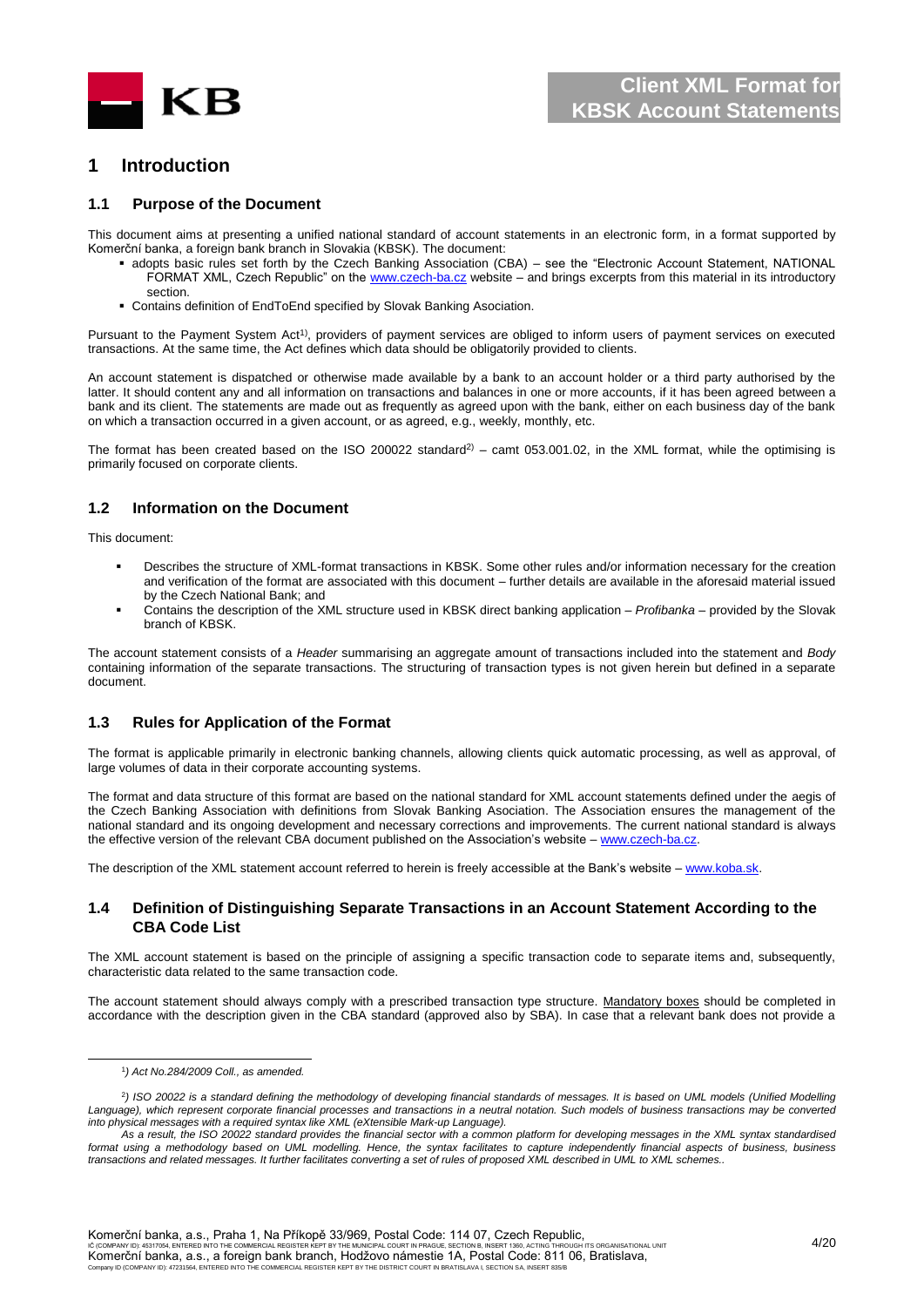

specific product or does not have all required data available, the corresponding non-mandatory boxes will be left blank and not even any other data will be filled in.

The detailed definition of distinguishing separate transaction categories by KBSK can be found in the separate document "Číselník transakcí v XML výpisech v KBSK" (Transaction Code List Applicable to KBSK's XML Account Statements) available at [www.mojebanka.cz.](http://www.mojebanka.cz/)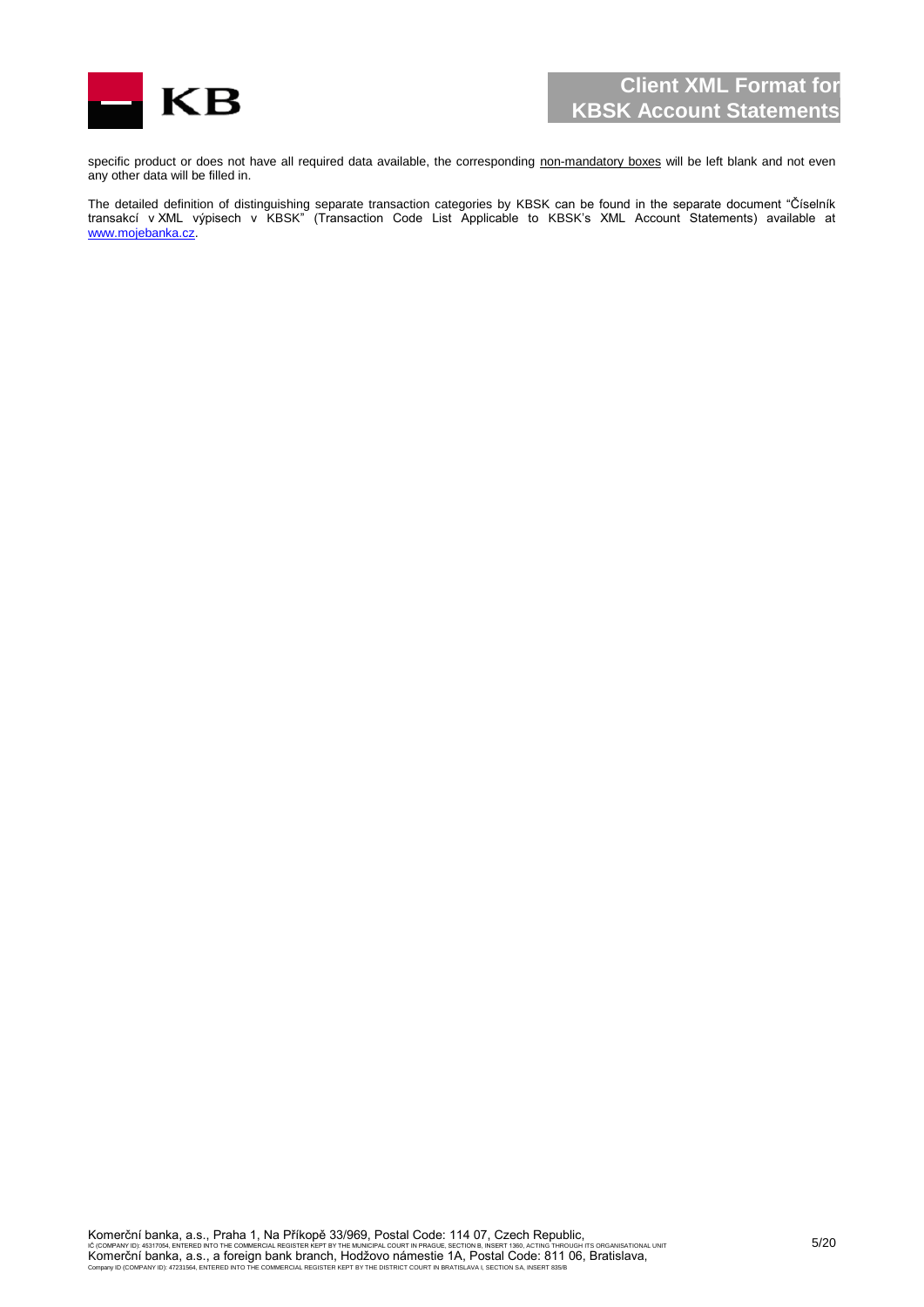

#### **2 Format of KBSK's XML Account Statement**

#### Legend:

Column 1 – No. – consecutive number of the line in the description

Column 2 – Item – name of the XML item according to the standard published by CBA

Column 3 – XML – example of completion of a given tag (adopted from the standard published by CBA)

Column 4 – KBSK mapping – detailed information on the manner of completion applied by KBSK

Column 5 – Comment – explanation of the meaning from KBSK's standpoint

Column 6 – Mapping on EDI\_BEST – comparison of mapping of similar information in EDIBEST export – electronic account statement

#### Colour distinguishing of the text:

Main tags are distinguished with the following colours:

- Red = Header (lines  $2 \text{ to } 75$ )
- Blue = Entries (lines 76 to 286)
- Black= Subordinate tags

<span id="page-5-0"></span>

| No.          | <b>Item</b>                       | <b>XML</b>                                     | <b>KBSK mapping</b>                                                                                                                                                                                                                                                                                 | Comment                                                                                                                                                                     | <b>Mapping on EDI_BEST</b>             |
|--------------|-----------------------------------|------------------------------------------------|-----------------------------------------------------------------------------------------------------------------------------------------------------------------------------------------------------------------------------------------------------------------------------------------------------|-----------------------------------------------------------------------------------------------------------------------------------------------------------------------------|----------------------------------------|
|              | <b>BankToCustomerStatement</b>    | <bktocstmrstmt></bktocstmrstmt>                |                                                                                                                                                                                                                                                                                                     |                                                                                                                                                                             |                                        |
| $\mathbf{2}$ | GroupHeader                       | <grphdr></grphdr>                              |                                                                                                                                                                                                                                                                                                     | Header - names highlighted in<br>red                                                                                                                                        |                                        |
| -3           | MessageIdentification             | <msqld>camt.053-2011-03-31-001</msqld>         | camt.053-YYYY-MM-DD-XXX<br>(camt.053 - constant, YYYY-MM-<br>DD date of generation of the file,<br>XXX - sequential number of the<br>file generated for a user, channel<br>in the course of a day (the order is<br>related to the user and does not<br>reflect a general order in the<br>sequence). | Unambiguous identification of a<br>file on the part of a client<br>preventing possible overwriting of<br>the file. The date refers to the day<br>of generation of the file. | Date of creation - Header offset<br>11 |
| 4            | CreationDateTime                  | <credttm>2011-03-31T17:30:47.0+01:00</credttm> | Actual date and time of creation of<br>the file (sysdate/getdate)                                                                                                                                                                                                                                   | Date and time of creation of the<br>file                                                                                                                                    |                                        |
| 5            | <b>MessageRecipient</b>           | <msgrcpt></msgrcpt>                            |                                                                                                                                                                                                                                                                                                     | Information on an account<br>statement recipient                                                                                                                            |                                        |
| 6            | Name                              | <nm>Petr Novotny</nm>                          | Logged-in user's name                                                                                                                                                                                                                                                                               | Who asked for creation                                                                                                                                                      |                                        |
|              | <b>Identification</b>             | $<$ ld $>$                                     |                                                                                                                                                                                                                                                                                                     | <b>Client identification</b>                                                                                                                                                |                                        |
| 8            | <b>OrganisationIdentification</b> | <orgld></orgld>                                |                                                                                                                                                                                                                                                                                                     | <b>Company identification</b>                                                                                                                                               |                                        |
| 9            | <b>Other</b>                      | $<$ Othr $>$                                   |                                                                                                                                                                                                                                                                                                     |                                                                                                                                                                             |                                        |

Komerční banka, a.s., Praha 1, Na Příkopě 33/969, Postal Code: 114 07, Czech Republic,

IČ (COMPANY ID): 45317054, ENTERED INTO THE COMMERCIAL REGISTER KEPT BY THE MUNICIPAL COURT IN PRAGUE, SECTION B, INSERT 1360, ACTING THROUGH ITS ORGANISATIONAL UNIT Komerční banka, a.s., a foreign bank branch, Hodžovo námestie 1A, Postal Code: 811 06, Bratislava, Company ID (COMPANY ID): 47231564, ENTERED INTO THE COMMERCIAL REGISTER KEPT BY THE DISTRICT COURT IN BRATISLAVA I, SECTION SA, INSERT 835/B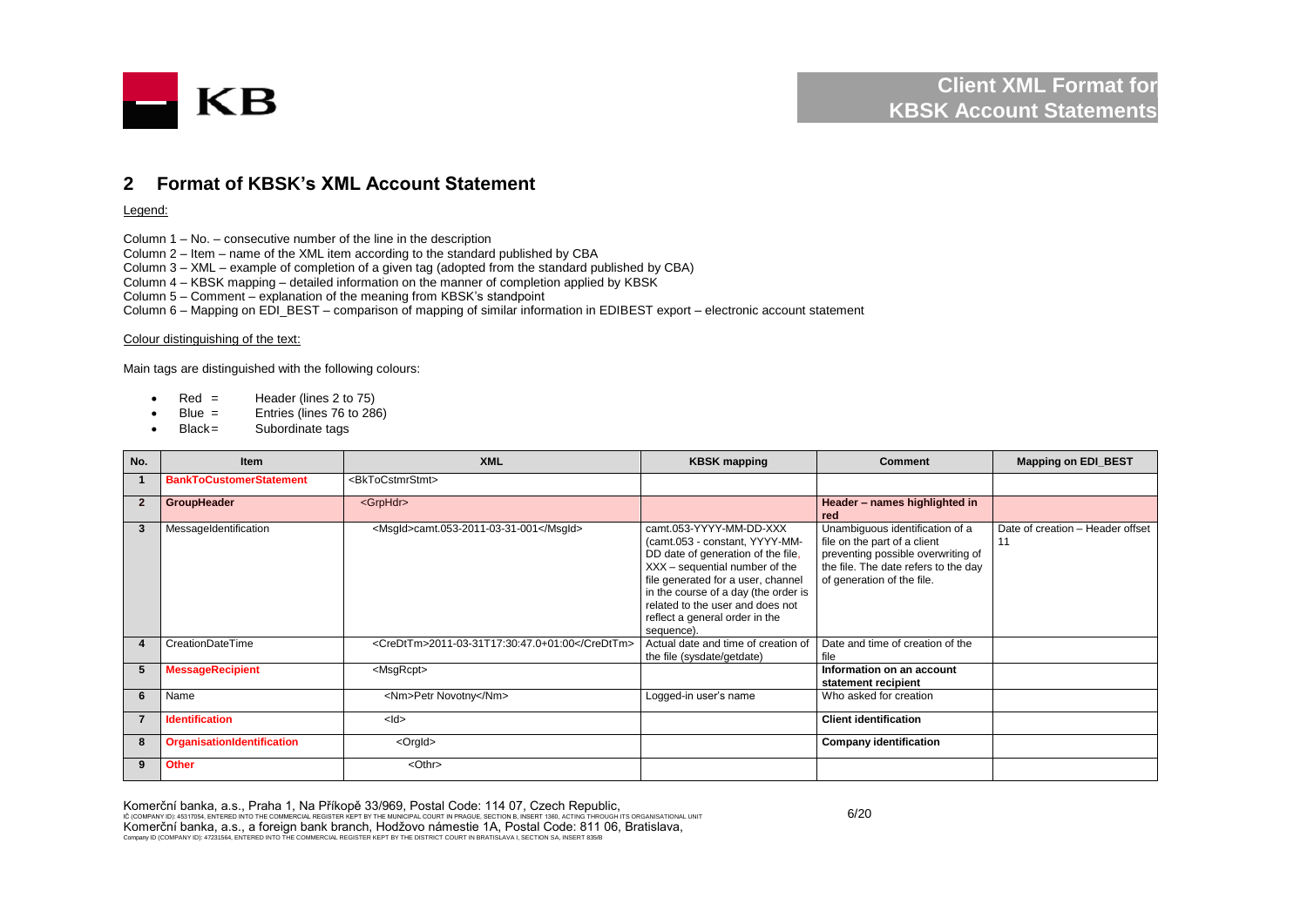

| 10 | Identification               | <ld>Novotny s.r.o.</ld>                                     | ID of the logged-in user according<br>to his/her legal status.     | Identification of the company for<br>which the statement is<br>downloaded in case that several<br>companies are downloaded into a<br>single statement. We recommend<br>separate download for each<br>company. |                                             |
|----|------------------------------|-------------------------------------------------------------|--------------------------------------------------------------------|---------------------------------------------------------------------------------------------------------------------------------------------------------------------------------------------------------------|---------------------------------------------|
| 11 |                              | $<$ /Othr>                                                  |                                                                    |                                                                                                                                                                                                               |                                             |
| 12 |                              |                                                             |                                                                    |                                                                                                                                                                                                               |                                             |
| 13 | <b>PrivateIdentification</b> | <prvtid></prvtid>                                           |                                                                    | <b>Client identification</b>                                                                                                                                                                                  |                                             |
| 14 | <b>Other</b>                 | <othr></othr>                                               |                                                                    | <b>Client identification</b>                                                                                                                                                                                  |                                             |
| 15 | Identification               | <ld>Petr Novotny</ld>                                       | Similar to Orgld                                                   | Client identification                                                                                                                                                                                         |                                             |
| 16 |                              | $<$ Othr>                                                   |                                                                    |                                                                                                                                                                                                               |                                             |
| 17 |                              |                                                             |                                                                    |                                                                                                                                                                                                               |                                             |
| 18 |                              | $<$ /Id>                                                    |                                                                    |                                                                                                                                                                                                               |                                             |
| 19 |                              |                                                             |                                                                    |                                                                                                                                                                                                               |                                             |
| 20 | AdditionalInformation        | <addtllnf>Mesicni</addtllnf><br>$(note: Mesicni = Monthly)$ | Constant:<br>Denni při pohybu<br>Denny pri pohybe<br>Daily changes | Account statement frequency. In<br>KBSK, exports are performed daily<br>and are downloaded only if a<br>change in a balance occurs (i.e. at<br>least one transaction is settled)                              |                                             |
| 21 |                              |                                                             |                                                                    |                                                                                                                                                                                                               |                                             |
| 22 | <b>Statement</b>             | $<$ Stmt $>$                                                |                                                                    | <b>Statement</b>                                                                                                                                                                                              |                                             |
| 23 | Identification               | <ld>CZ5203000000192000145399-2012-03-31</ld>                | IBAN + accounting date on which<br>the statement was generated     | Account statement identification =<br>account and day to which the<br>transferred data are related. 'TOP<br>one' means that the statement<br>covers several account (firs<br>occurrence)                      | Clients account No. sentence<br>51 offset 2 |
| 24 | ElectronicSequenceNumber     | <elctrncseqnb>1</elctrncseqnb>                              | Number of the electronic<br>statement                              | Sequential number in the course<br>of a year (electronic statement<br>No.                                                                                                                                     | Statement No. sentence 51<br>offset 26      |
| 25 | LegalSequenceNumber          | <lglseqnb>1</lglseqnb>                                      | Ditto                                                              | Ditto                                                                                                                                                                                                         |                                             |
| 26 | <b>CreationDateTime</b>      | <credttm>2011-03-31T17:30:47.0+01:00</credttm>              | Actual date of creation                                            | Actual date $+$ time $+$ time zone<br>(Date of creation of the file)                                                                                                                                          |                                             |
| 27 | <b>Account</b>               | $<$ Acct $>$                                                |                                                                    | Account                                                                                                                                                                                                       |                                             |
| 28 | <b>Identification</b>        | $<$ ld $>$                                                  |                                                                    | <b>Account identification</b>                                                                                                                                                                                 |                                             |

Komerční banka, a.s., Praha 1, Na Příkopě 33/969, Postal Code: 114 07, Czech Republic,<br>ič (company id): 45317054, entered into the commercial register kept by the municipal court in prague, section b, insert 1980, acting t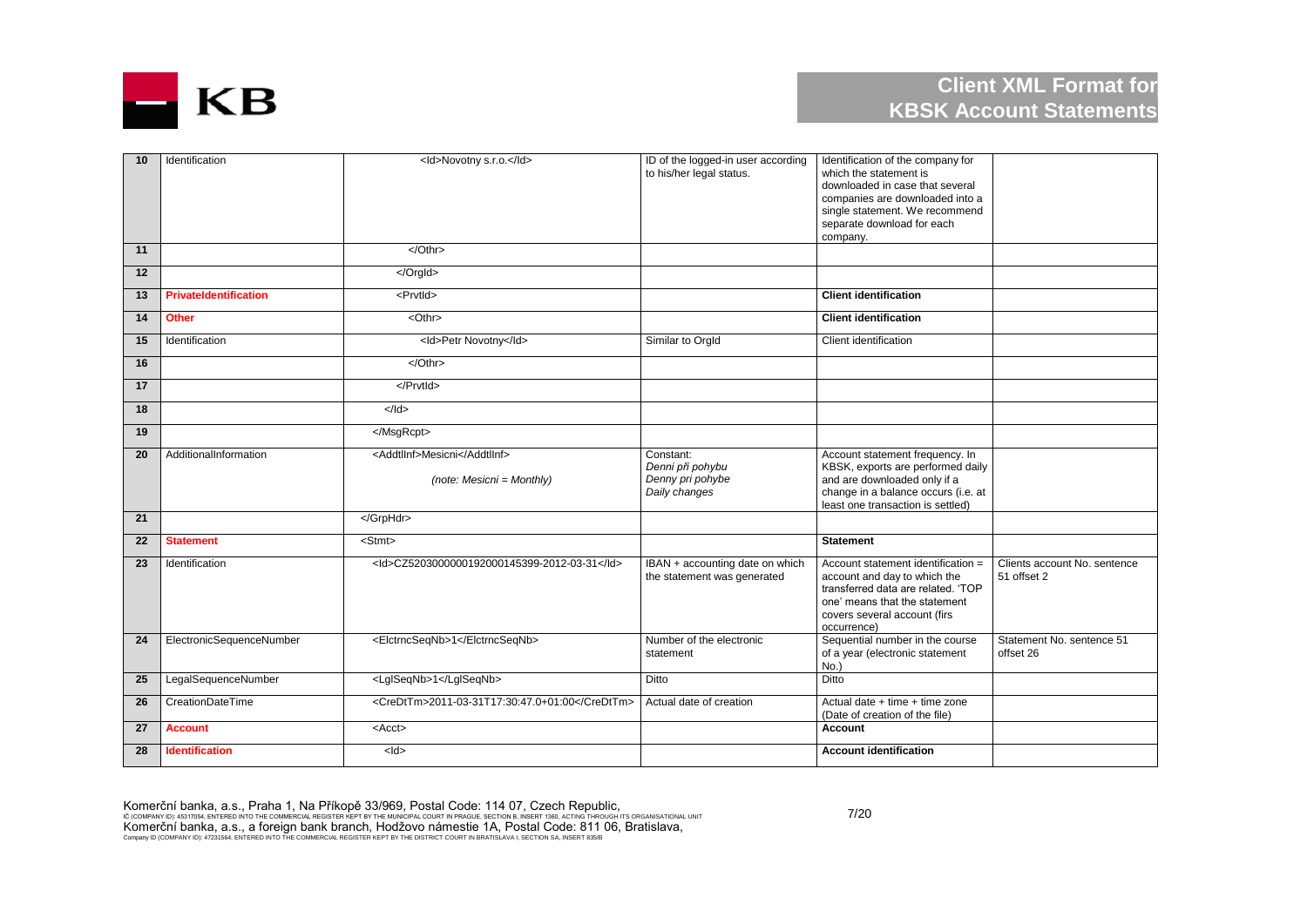

| 29              | <b>IBAN</b>                               | <iban>CZ5203000000192000145399</iban>                                      | <b>IBAN</b>                                                                                                                                              | <b>Account IBAN</b>                                                                                                                                                                                                                    | IBAN sentence 51 offset 171                |
|-----------------|-------------------------------------------|----------------------------------------------------------------------------|----------------------------------------------------------------------------------------------------------------------------------------------------------|----------------------------------------------------------------------------------------------------------------------------------------------------------------------------------------------------------------------------------------|--------------------------------------------|
| 30              | <b>OtherIdentification</b>                | <othr></othr>                                                              |                                                                                                                                                          | Other identification of the<br>account                                                                                                                                                                                                 |                                            |
| 31              | Identification                            | <ld>0000192000145399</ld>                                                  | <b>BBAN</b>                                                                                                                                              | Applicable only in case of<br>unknown IBA.                                                                                                                                                                                             |                                            |
| 32 <sub>2</sub> |                                           |                                                                            |                                                                                                                                                          |                                                                                                                                                                                                                                        |                                            |
| 33              |                                           | $\leq$ /Id>                                                                |                                                                                                                                                          |                                                                                                                                                                                                                                        |                                            |
| 34              | <b>Type</b>                               | $<$ Tp $>$                                                                 |                                                                                                                                                          | <b>Account type</b>                                                                                                                                                                                                                    |                                            |
| 35              |                                           | $<$ Tp>                                                                    |                                                                                                                                                          |                                                                                                                                                                                                                                        |                                            |
| 36              | Currency                                  | <ccy>CZK</ccy>                                                             | Account currency                                                                                                                                         | Account currency                                                                                                                                                                                                                       | Account currency sentence 51<br>offset 136 |
| 37              | Name                                      | <nm>Petr Novotny - BU</nm>                                                 | Account name                                                                                                                                             | Account name                                                                                                                                                                                                                           | Account name sentence 51<br>offset 106     |
| 38              | Owner                                     | <ownr></ownr>                                                              |                                                                                                                                                          | <b>Account holder</b>                                                                                                                                                                                                                  |                                            |
| 39              | Name                                      | <nm>Petr Novotny</nm>                                                      | Subject name                                                                                                                                             | Account holder's name                                                                                                                                                                                                                  |                                            |
| 40              |                                           | $\le$ /Ownr>                                                               |                                                                                                                                                          |                                                                                                                                                                                                                                        |                                            |
| 41              | <b>Servicer</b>                           | <svcr></svcr>                                                              |                                                                                                                                                          | <b>Bank</b>                                                                                                                                                                                                                            |                                            |
|                 |                                           |                                                                            |                                                                                                                                                          |                                                                                                                                                                                                                                        |                                            |
| 42              | <b>FinancialInstitutionIdentification</b> | <fininstnid></fininstnid>                                                  |                                                                                                                                                          | <b>Bank identification</b>                                                                                                                                                                                                             |                                            |
| 43              | $\overline{BC}$                           | <bic>CEKOCZPPXXX</bic>                                                     | BIC contains on 9.-11. position<br>from left 3 optional characters,<br>which identifies bank branch.<br>Headquaters of the bank is<br>identified by XXX. | SWIFT code of KBSK, according<br>to internal set up of the clients<br>interface<br>Client imports only 8<br>$\bullet$<br>mandatory characters<br>without 3 last characters.<br>which are deleted<br>Client imports all 11<br>$\bullet$ |                                            |
| 44              | Name                                      | <nm>Ceskoslovenska obchodni Banka,<br/><math>a.s.&lt;\sqrt{Nm}</math></nm> | Bank name. Searched according<br>to the bank code (0100 or 8100)                                                                                         | characters<br>Bank name from the code list,<br>depending on the bank code<br>attached to the account No.                                                                                                                               |                                            |
| 45              | <b>OtherIdentification</b>                | $<$ Othr $>$                                                               |                                                                                                                                                          | Other identification of the bank                                                                                                                                                                                                       |                                            |
| 46              | Identification                            | $<$ ld>0300 $<$ /ld>                                                       | Bank code                                                                                                                                                | 0100 or 8100                                                                                                                                                                                                                           |                                            |
| 47              |                                           | $\sqrt{Oth}$                                                               |                                                                                                                                                          |                                                                                                                                                                                                                                        |                                            |
| 48              |                                           |                                                                            |                                                                                                                                                          |                                                                                                                                                                                                                                        |                                            |
| 49              |                                           | $<$ /Svcr>                                                                 |                                                                                                                                                          |                                                                                                                                                                                                                                        |                                            |

Komerční banka, a.s., Praha 1, Na Příkopě 33/969, Postal Code: 114 07, Czech Republic,<br>ič (company id): 45317054, entered into the commercial register kept by the municipal court in prague, section b, insert 1980, acting t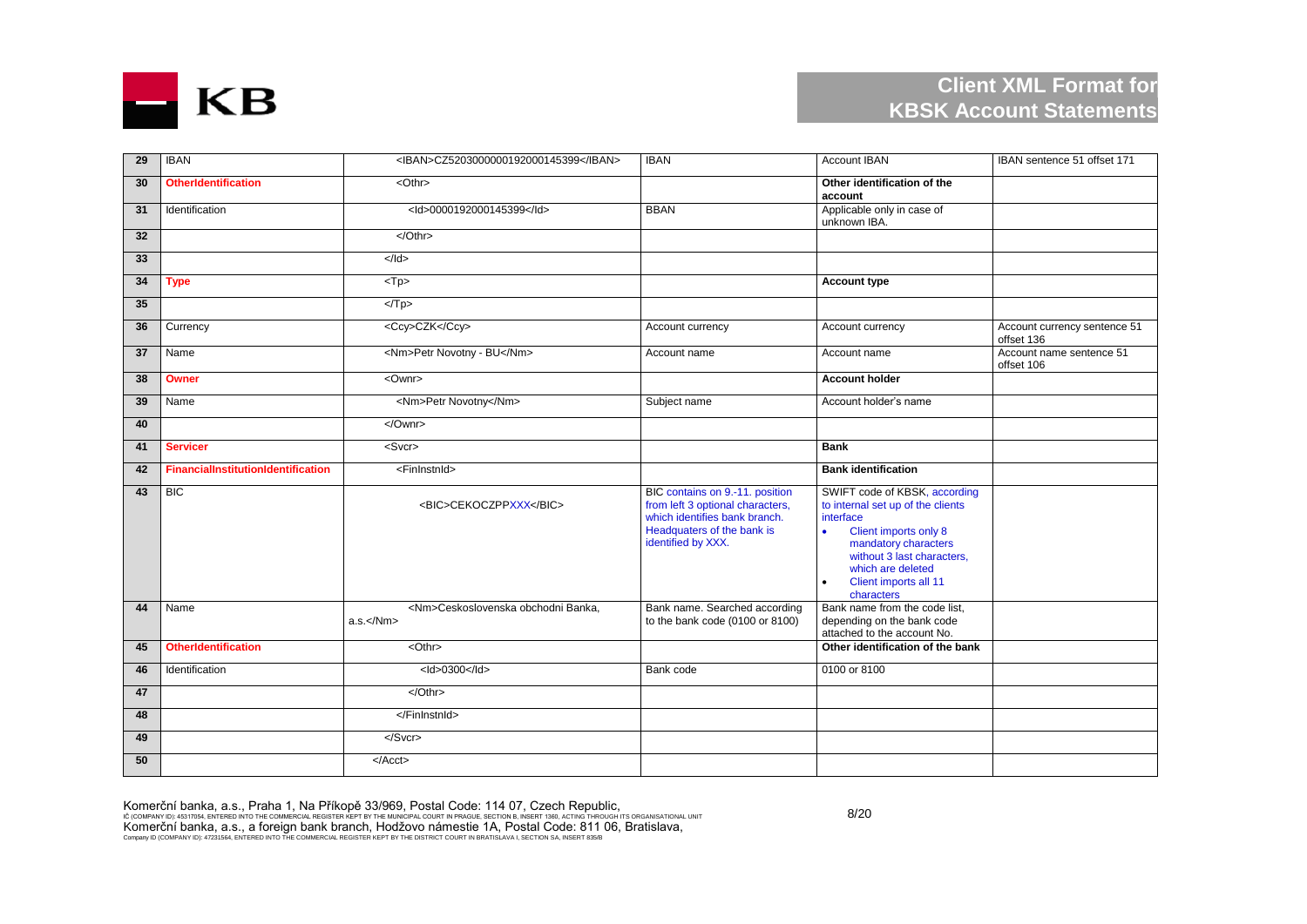

| 51 | <b>Balance</b>             | $Bal$                          | Balance - KBSK defines 3 types:<br>Previous closed balance, closed<br>book balance, and closed<br>available balance (reflecting<br>authorised debit drawing and<br>blocked funds) | 3 types of balances: Previous<br>closed balance, Closed book<br>balance, and Closed available<br>balance                     |                                                                                                                      |
|----|----------------------------|--------------------------------|-----------------------------------------------------------------------------------------------------------------------------------------------------------------------------------|------------------------------------------------------------------------------------------------------------------------------|----------------------------------------------------------------------------------------------------------------------|
| 52 | <b>Type</b>                | $<$ Tp $>$                     |                                                                                                                                                                                   | <b>Balance type</b>                                                                                                          |                                                                                                                      |
| 53 | <b>CodeOrProprietary</b>   | <cdorprtry></cdorprtry>        |                                                                                                                                                                                   | <b>Balance code</b>                                                                                                          |                                                                                                                      |
| 54 | Code                       | <cd>CLAV</cd>                  | Order of balances:<br>1. PRCD - Previous closed<br>2. CLBD - Closed booked<br>3. CLAV - Closed available                                                                          | Previous closed balance is<br>subsequently calculated (Closed<br>booked less credit transactions<br>plus debit transactions) |                                                                                                                      |
| 55 |                            |                                |                                                                                                                                                                                   |                                                                                                                              |                                                                                                                      |
| 56 |                            | $<$ Tp>                        |                                                                                                                                                                                   |                                                                                                                              |                                                                                                                      |
| 57 | Amount                     | <amt ccy="CZK">101300.00</amt> | Amount and currency                                                                                                                                                               | Currency is identical to the<br>account currency                                                                             | PRCD balance sentence 51<br>offset 42, CLBD balance<br>sentence 51 offset 58, CLAV<br>balance sentence 51 offset 139 |
| 58 | CreditDebitIndicator       | <cdtdbtind>CRDT</cdtdbtind>    | Logics:<br>If the value is less than $0.$ -> debit<br>(DBIT); otherwise (CRDT).                                                                                                   | Balance +/- sign                                                                                                             | PRCD sign sentence 51 offset<br>57, CLBD sign sentence 51<br>offset 73, CLAV sign sentence<br>51 offset 154          |
| 59 | <b>Date</b>                | $<$ Dt $>$                     |                                                                                                                                                                                   | Date                                                                                                                         |                                                                                                                      |
| 60 | Date                       | <dt>2011-03-31</dt>            | Balance date:<br>PRCD - last statement date<br>CLBD - last balance date<br>CLAV - last balance date                                                                               | All dates will be identical, as the<br>statement is only prepared if a<br>transaction has occurred                           | Settlement date sentence 51<br>offset 18                                                                             |
| 61 |                            | $<$ /Dt $>$                    |                                                                                                                                                                                   |                                                                                                                              |                                                                                                                      |
| 62 |                            | $<$ /Bal $>$                   |                                                                                                                                                                                   |                                                                                                                              |                                                                                                                      |
| 63 | <b>TransactionsSummary</b> | <txssummry></txssummry>        |                                                                                                                                                                                   | <b>Transactions in total</b>                                                                                                 |                                                                                                                      |
| 64 | <b>TotalEntries</b>        | <ttlntries></ttlntries>        |                                                                                                                                                                                   | <b>Entries in total</b>                                                                                                      |                                                                                                                      |
| 65 | NumberOfEntries            | <nbofntries>1</nbofntries>     | Number of transactions                                                                                                                                                            | Number of entries in the statement                                                                                           | Number of entries sentence 51<br>offset 37                                                                           |
| 66 |                            |                                |                                                                                                                                                                                   |                                                                                                                              |                                                                                                                      |
| 67 | <b>TotalCreditEntries</b>  | <ttlcdtntries></ttlcdtntries>  |                                                                                                                                                                                   | Credit entries in total completed<br>only in case of a File with the<br><b>BOOK Type</b>                                     |                                                                                                                      |
| 68 | NumberOfEntries            | <nbofntries>1</nbofntries>     | Number of credit entries                                                                                                                                                          | Number of credit entries                                                                                                     |                                                                                                                      |

Komerční banka, a.s., Praha 1, Na Příkopě 33/969, Postal Code: 114 07, Czech Republic,<br>ič (company id): 45317054, entered into the commercial register kept by the municipal court in prague, section b, insert 1980, acting t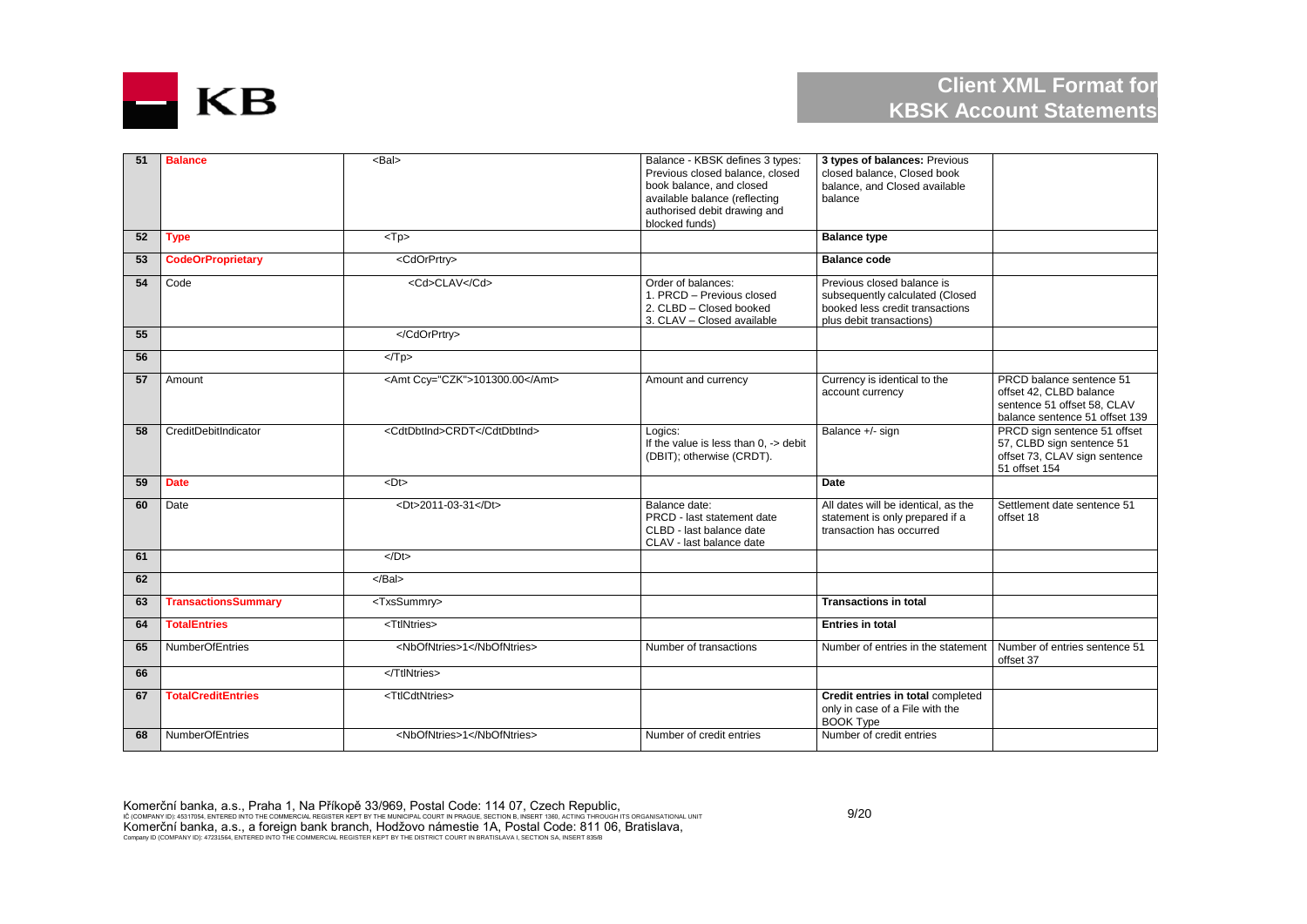

| 69 | Sum                      | <sum>200.00</sum>                    | Sum of credit amounts                     | Sum of credit amounts<br>(denominated in the account<br>currency)                                                  | Credit entries sentence 51<br>offset 90 (caution: distinguishing<br>is different in case of<br>cancellation) + the issue of the<br>sign had to be resolved |
|----|--------------------------|--------------------------------------|-------------------------------------------|--------------------------------------------------------------------------------------------------------------------|------------------------------------------------------------------------------------------------------------------------------------------------------------|
| 70 |                          |                                      |                                           |                                                                                                                    |                                                                                                                                                            |
| 71 | <b>TotalDebitEntries</b> | <ttldbtntries></ttldbtntries>        |                                           | Debit entries in total completed<br>only in case of a File with the<br><b>BOOK Type</b>                            |                                                                                                                                                            |
| 72 | <b>NumberOfEntries</b>   | <nbofntries>0</nbofntries>           | Number of debit entries                   | Number of debit entries                                                                                            |                                                                                                                                                            |
| 73 | Sum                      | <sum>0</sum>                         | Sum of debit amounts                      | Sum of debit amounts<br>(denominated in the account<br>currency)                                                   | Debit entries sentence 51 offset<br>74 (caution: distinguishing is<br>different in case of cancellation)<br>+ the issue of the sign had to be<br>resolved  |
| 74 |                          |                                      |                                           |                                                                                                                    |                                                                                                                                                            |
| 75 |                          |                                      |                                           |                                                                                                                    |                                                                                                                                                            |
| 76 | Entry                    | <ntry></ntry>                        |                                           | Entry - items highlighted in blue                                                                                  |                                                                                                                                                            |
| 77 | EntryReference           | <ntryref>13587</ntryref>             | $KBI$ <sub>ID</sub>                       | Reference - unambiquous<br>identification of the bank<br>transaction generated in the<br>central accounting system | KBI ID sentence 52 offset 87                                                                                                                               |
| 78 | Amount                   | <amt ccy="CZK">200.00</amt>          | Amount and currency                       | Amount and currency (account<br>currency)                                                                          | Amount, Currency Code<br>sentence 52 offset 51, 48                                                                                                         |
| 79 | CreditDebitIndicator     | <cdtdbtind>CRDT</cdtdbtind>          | Credit / debit indicator                  | Sign in front of the amount:<br>CRDT +, DBIT -                                                                     | Accounting code sentence 52<br>offset 47 (0,1,2,3)                                                                                                         |
| 80 | ReversalIndicator        | <rvsllnd>false</rvsllnd>             | Indication of reversal<br>(cancellation)  | Reversal = True, other = False                                                                                     | Accounting code sentence 52<br>offset 47 (2 or 3)                                                                                                          |
| 81 | <b>Status</b>            | <sts>BOOK</sts>                      | Type (Status) of the item (BOOK,<br>INFO) | One type in one item only                                                                                          | Type of sentence, sentence 52<br>offset 0                                                                                                                  |
| 82 | <b>BookingDate</b>       | <bookgdt></bookgdt>                  |                                           | <b>Booking date</b>                                                                                                |                                                                                                                                                            |
| 83 | Date                     | <dt>2011-03-31</dt>                  | <b>Processing Date</b>                    | <b>Processing Date</b>                                                                                             | Processing date sentence 52<br>offset 176                                                                                                                  |
| 84 |                          |                                      |                                           |                                                                                                                    |                                                                                                                                                            |
| 85 | <b>ValueDate</b>         | <valdt></valdt>                      |                                           | Value (maturity) date                                                                                              |                                                                                                                                                            |
| 86 | Date                     | <dt>2011-03-31</dt>                  | Value Date                                | Value Date                                                                                                         | Value Date sentence 52 offset<br>192                                                                                                                       |
| 87 | DateTime                 | <dt>2011-03-31T17:30:47.0+01:00</dt> | Book date and time                        | Applicable only to payment card<br>transactions.<br>Date and time of origination of a<br>payment card transaction. |                                                                                                                                                            |

Komerční banka, a.s., Praha 1, Na Příkopě 33/969, Postal Code: 114 07, Czech Republic,<br>ič (company id): 45317054, entered into the commercial register kept by the municipal court in prague, section b, insert 1980, acting t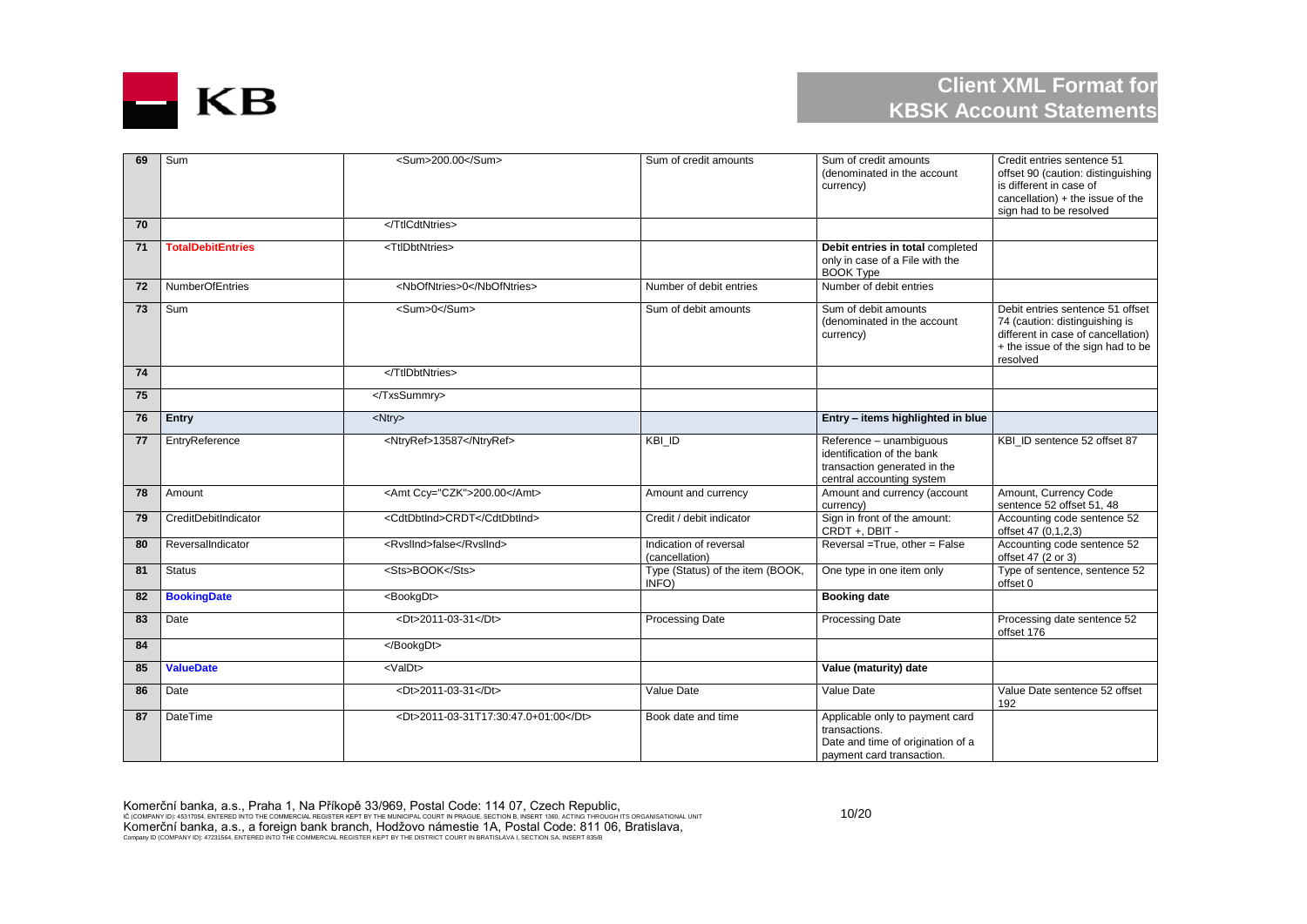

| 88  |                                  |                                                                         |                                                                                                                                                                                                                                                                                                                                                               |                                                                                                                                                                                                                                                                                                                            |                                                                                                                                                                  |
|-----|----------------------------------|-------------------------------------------------------------------------|---------------------------------------------------------------------------------------------------------------------------------------------------------------------------------------------------------------------------------------------------------------------------------------------------------------------------------------------------------------|----------------------------------------------------------------------------------------------------------------------------------------------------------------------------------------------------------------------------------------------------------------------------------------------------------------------------|------------------------------------------------------------------------------------------------------------------------------------------------------------------|
| 89  | <b>BankTransactionCode</b>       | <bktxcd></bktxcd>                                                       |                                                                                                                                                                                                                                                                                                                                                               | <b>Bank transaction code</b>                                                                                                                                                                                                                                                                                               |                                                                                                                                                                  |
| 90  | <b>Property</b>                  | <prtry></prtry>                                                         |                                                                                                                                                                                                                                                                                                                                                               | Information                                                                                                                                                                                                                                                                                                                |                                                                                                                                                                  |
| 91  | Code                             | <cd>10000107000</cd>                                                    | Transaction code according to the<br>CBA code list                                                                                                                                                                                                                                                                                                            | Transaction code assigned by the<br>central accounting system                                                                                                                                                                                                                                                              |                                                                                                                                                                  |
| 92  | Issuer                           | <lssr>Slovak Banking Association </lssr>                                | Code list issuer constant                                                                                                                                                                                                                                                                                                                                     | Czech Banking<br>Association/Slovak Banking<br>Association                                                                                                                                                                                                                                                                 |                                                                                                                                                                  |
| 93  |                                  |                                                                         |                                                                                                                                                                                                                                                                                                                                                               |                                                                                                                                                                                                                                                                                                                            |                                                                                                                                                                  |
| 94  |                                  |                                                                         |                                                                                                                                                                                                                                                                                                                                                               |                                                                                                                                                                                                                                                                                                                            |                                                                                                                                                                  |
| 95  | <b>EntryDetails</b>              | <ntrydtls></ntrydtls>                                                   |                                                                                                                                                                                                                                                                                                                                                               | <b>Entry detail</b>                                                                                                                                                                                                                                                                                                        |                                                                                                                                                                  |
| 96  | <b>TransactionDetails</b>        | <txdtls></txdtls>                                                       |                                                                                                                                                                                                                                                                                                                                                               | <b>Transaction details</b>                                                                                                                                                                                                                                                                                                 |                                                                                                                                                                  |
| 97  | <b>References</b>                | <refs></refs>                                                           |                                                                                                                                                                                                                                                                                                                                                               | <b>References</b>                                                                                                                                                                                                                                                                                                          |                                                                                                                                                                  |
| 98  | MessageIdentification            | <msgld>1234</msgld>                                                     | Order in the statement                                                                                                                                                                                                                                                                                                                                        | Sequence order of a given<br>transaction in the statement                                                                                                                                                                                                                                                                  | Transaction No. sentence 52<br>offset 2                                                                                                                          |
| 99  | AccountServicerReference         | <acctsvcrref>8765</acctsvcrref>                                         | Payment ID DCS (PID)                                                                                                                                                                                                                                                                                                                                          | Bank reference - identification of<br>electronic banking (for electronic<br>banking transactions only)                                                                                                                                                                                                                     | IB ID sentence 52 offset 739                                                                                                                                     |
| 100 | PaymentInformationIdentification | <pmtlnfld>SS19</pmtlnfld>                                               | SS (Specific symbol)                                                                                                                                                                                                                                                                                                                                          | SS and in case of $FPS/SEPA =$<br>KBSK payment reference, Cards =<br>card sequence No.                                                                                                                                                                                                                                     | Specific symbol sentence 52<br>offset 148                                                                                                                        |
| 101 | InstructionIdentification        | <lnstrld>KS0308</lnstrld>                                               | Identifier generated by the client; if<br>not available, then KS (constant<br>symbol)                                                                                                                                                                                                                                                                         | Fill in the reference defined by the<br>client; if not defined, then fill in the<br><b>KS</b>                                                                                                                                                                                                                              | SEQ.No. sentence 52 offset 690<br>/ Constant symbol sentence 52<br>offset 138                                                                                    |
| 102 | EndToEndIdentification           | <endtoendid>/VSnnnnnnnnnn/SSnnnnnnnnnn/KSnnnnndToEndId&gt;</endtoendid> | End to End reference, if not<br>available, then VS (variable<br>symbol)<br>IF customer uses VS/KS/SS in the<br>format of clearing data sequence,<br>these symbols will be displayed in<br>E2E Identification in this format:<br>Syntax:<br>"/VS[N10]/SS[N10]/KS[N4]"<br>/VS[N10] - variable symbol<br>/SS[N10] - specific symbol<br>/KS[N4] - constant symbol | Fill in the End to End reference, if<br>available; otherwise fill in the VS<br>Examples:<br>SS not provided:<br><endtoendid>/VS012345/SS/KS<br/>0308</endtoendid><br>All symbols used:<br><endtoendid>/VS012345/SS123/<br/>KS0308</endtoendid><br>SS and KS not provided:<br><endtoendid>/VS012345/SS/KS<br/></endtoendid> | Variable symbol sentence 52<br>offset 118; constant symbol<br>sentence 52 offset 138, specific<br>symbol sentence 52, offset 148,<br>SEPA sentence 54 offset 723 |

Komerční banka, a.s., Praha 1, Na Příkopě 33/969, Postal Code: 114 07, Czech Republic,<br>ič (company id): 45317054, entered into the commercial register kept by the municipal court in prague, section b, insert 1980, acting t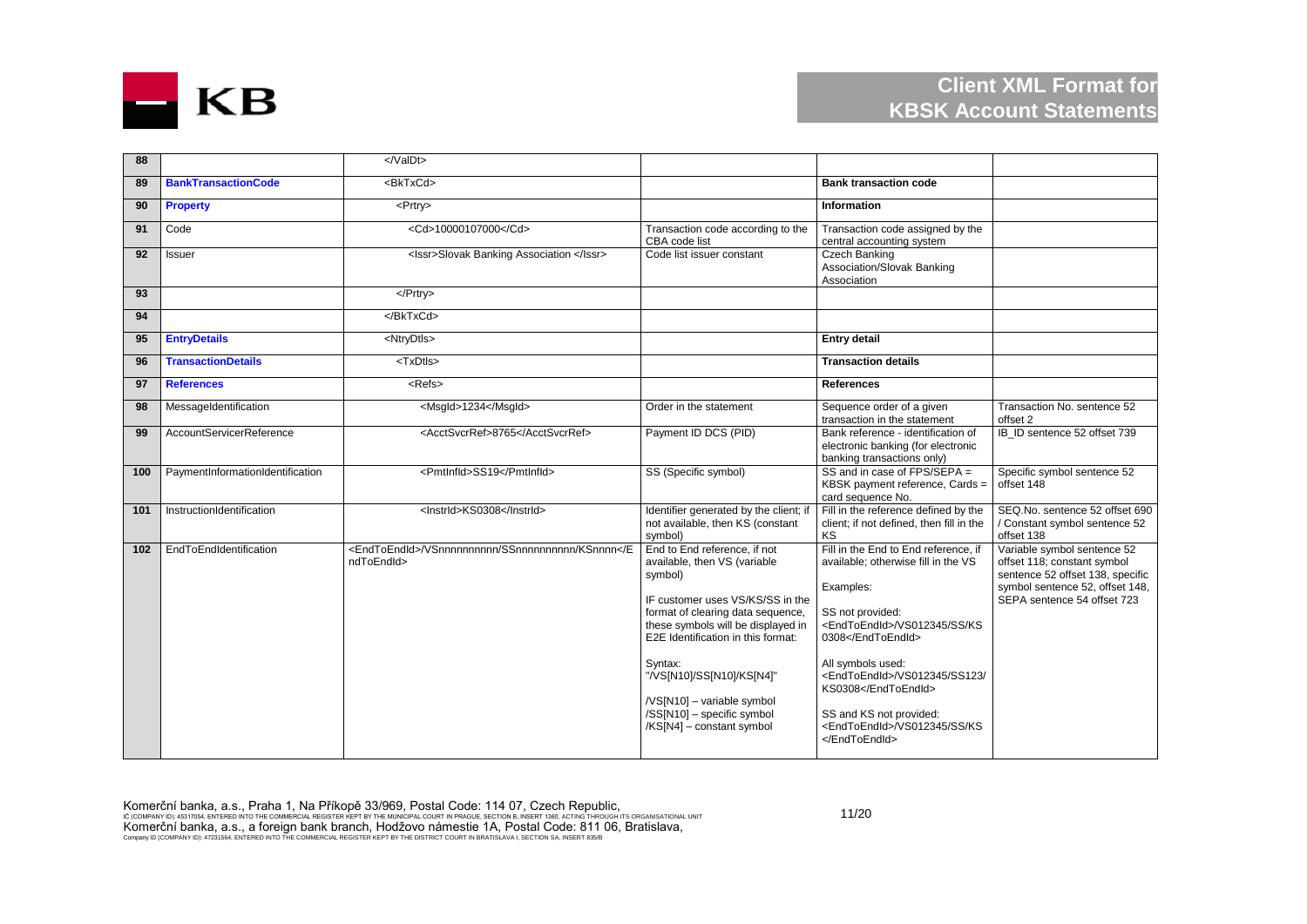

| 103              | MandateIdentification      | <mndtid>8567464534</mndtid>             | Mandate ID                    | For SEPA DD Mandate ID for a<br>given direct debit - reference of<br>DD authorisation - applicable to<br>SEPA transactions only | Mandate ID sentence 55 offset<br>439                                     |
|------------------|----------------------------|-----------------------------------------|-------------------------------|---------------------------------------------------------------------------------------------------------------------------------|--------------------------------------------------------------------------|
| 104              | ChequeNumber               | <chanb>***********1144</chanb>          | Cheque No. / Card No.         | No. of the cheque or card f(with<br>asterisks) or cheque / card<br>transactions                                                 |                                                                          |
| 105              | ClearingSystemReferencia   | <clrsysref>systemovy text</clrsysref>   | System text                   | Text filled in by the KBSK central<br>accounting system depending on<br>a given transaction                                     | System text sentence 52 offset<br>630                                    |
| 106              |                            | $<$ /Refs>                              |                               |                                                                                                                                 |                                                                          |
| 107              | <b>AmountDetails</b>       | <amtdtls></amtdtls>                     | Amount details                | <b>Amount details</b>                                                                                                           |                                                                          |
| 108              | <b>InstructedAmount</b>    | <lnstdamt></lnstdamt>                   |                               | Original amount - applicable only<br>to conversion transactions                                                                 |                                                                          |
| 109              | Amount                     | <amt ccy="EUR">10.00</amt>              | Original amount and currency  | Caution: partner if Credited,<br>account currency if Debited                                                                    | Original amount, Contra<br>account currency sentence 52<br>offset 69, 66 |
| 110              |                            |                                         |                               |                                                                                                                                 |                                                                          |
| 111              | <b>CounterValueAmount</b>  | <cntrvalamt></cntrvalamt>               |                               | Countervalue - applicable only to<br>conversion transactions                                                                    |                                                                          |
| 112              | Amount                     | <amt ccy="CZK">200.00</amt>             | Resulting amount and currency | Amount after the conversion                                                                                                     | Amount, Currency code<br>sentence 52 offset 51.48                        |
| 113              | CurrencyExchange           | <ccyxchg></ccyxchg>                     |                               | Currency exchange - applicable<br>only to conversion transactions                                                               |                                                                          |
| 114              | SourceCurrency             | <srcccy>EUR</srcccy>                    | Source currency               | Original currency                                                                                                               | Currency code sentence 52<br>offset 44                                   |
| 115              | <b>TargetCurrency</b>      | <trgtccy>CZK</trgtccy>                  | Target currency               | Resultant currency                                                                                                              | Contra account currency code<br>sentence 52 offset 66                    |
| 116              | ExchangeRate               | <xchgrate>20.00</xchgrate>              | Exchange rate                 | Exchange rate on booking                                                                                                        | Exchange rate on transfer<br>sentence 52 offset 753                      |
| 117              |                            |                                         |                               |                                                                                                                                 |                                                                          |
| 118              |                            |                                         |                               |                                                                                                                                 |                                                                          |
| 119              |                            |                                         |                               |                                                                                                                                 |                                                                          |
| 120              | <b>BankTransactionCode</b> | <bktxcd></bktxcd>                       |                               | <b>Bank transaction code</b>                                                                                                    |                                                                          |
| 121              | <b>Property</b>            | <prtry></prtry>                         |                               | <b>Information</b>                                                                                                              |                                                                          |
| 122              | Code                       | <cd>10000107000</cd>                    | ČBA code                      | Code                                                                                                                            |                                                                          |
| $\overline{123}$ | Issuer                     | <lssr>Czech Banking Association </lssr> | Code list issuer constant     | Manager of the given data format                                                                                                |                                                                          |
| 124              |                            | $<$ /Prtry>                             |                               |                                                                                                                                 |                                                                          |
| 125              |                            |                                         |                               |                                                                                                                                 |                                                                          |

Komerční banka, a.s., Praha 1, Na Příkopě 33/969, Postal Code: 114 07, Czech Republic,<br>ič (company id): 45317054, entered into the commercial register kept by the municipal court in prague, section b, insert 1980, acting t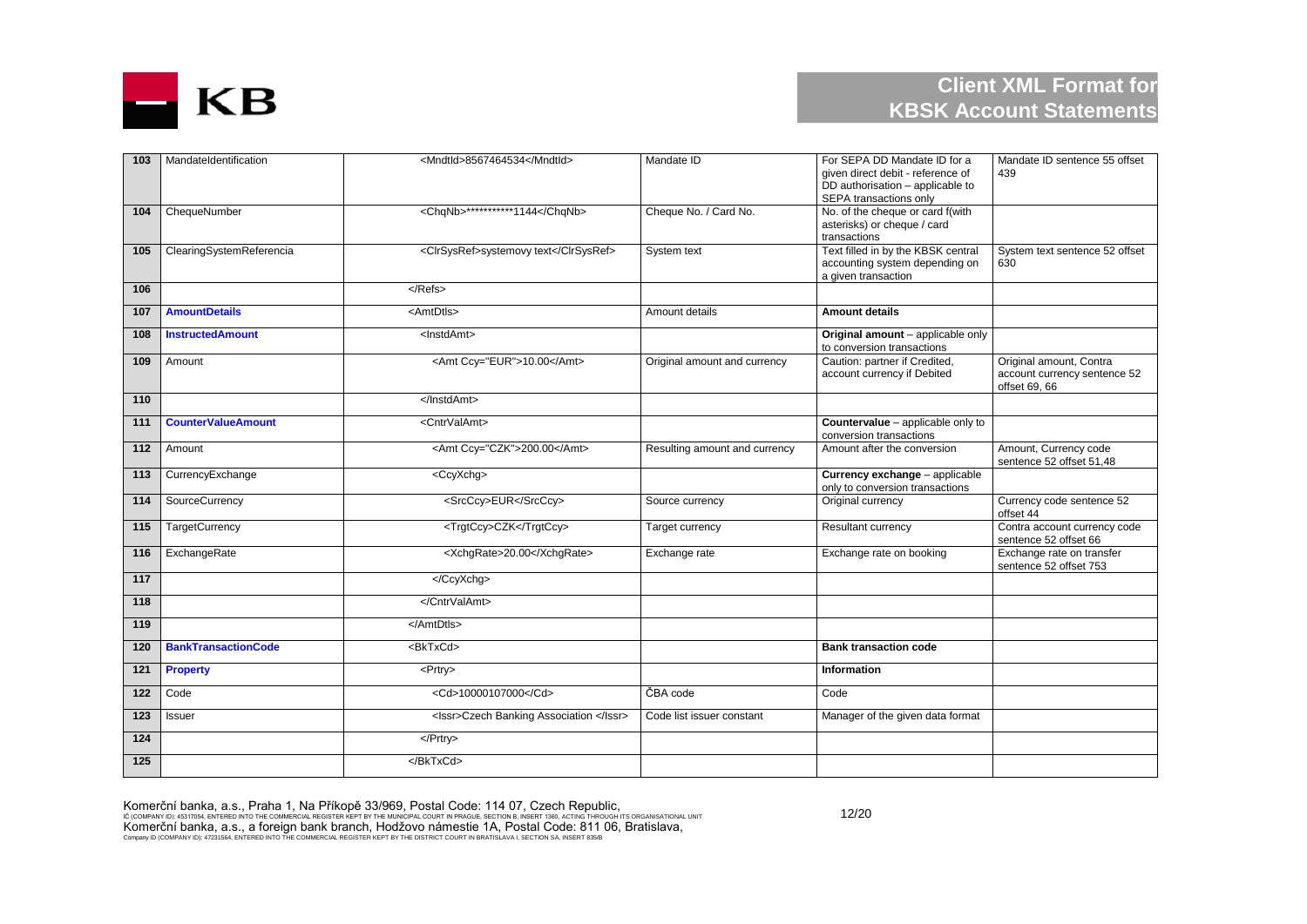

| 126              | <b>RelatedParties</b>        | <rltdpties></rltdpties> |                                                          | Debtor / Creditor                                                                                                                                                                     |                                                                                                                      |
|------------------|------------------------------|-------------------------|----------------------------------------------------------|---------------------------------------------------------------------------------------------------------------------------------------------------------------------------------------|----------------------------------------------------------------------------------------------------------------------|
| 127              | <b>Debtor</b>                | <dbtr></dbtr>           |                                                          | <b>Debtor</b>                                                                                                                                                                         |                                                                                                                      |
| 128              | Name                         | <nm>Jan Novak</nm>      | Debtor's account name                                    | Debiting party account name                                                                                                                                                           | Account name sentence<br>51 offset 106 versus Abbreviated<br>name sentence 52 offset 660                             |
| 129              | Identification               | $<$ ld $>$              | For SEPA payments only                                   | Debtor identification related to<br>SEPA - applicable to SEPA<br>transactions only                                                                                                    |                                                                                                                      |
| 130              | OrganisationIdentification   | <orgld></orgld>         | Organisation identification                              | <b>Unambiguous identification</b>                                                                                                                                                     | If Ordering Party Type sentence<br>54 offset $617 = "0"$ , then we<br>would map the subsequent tag<br>Identification |
| 131              | <b>Other</b>                 | <othr></othr>           |                                                          | Other identification                                                                                                                                                                  |                                                                                                                      |
| 132              | Identification               | <ld>84653418</ld>       | First 35 characters of non-<br>structured identification | Identification = In KBSK it is<br>presented using the COID code<br>for organisations                                                                                                  | Ordering Party identifier<br>sentence 54 offset 618 (35<br>characters only)                                          |
| 133              | <b>SchemeName</b>            | <schmenm></schmenm>     |                                                          | Code type                                                                                                                                                                             |                                                                                                                      |
| 134              | Code                         | <cd>TXID</cd>           | 4 digit ISO code                                         | Code ="COID" - applicable to<br>organisations; the code is given by<br>the ISO standard; always<br>assigned to organisations by<br>KBSK in case of non-structured<br>identification   |                                                                                                                      |
| 135              |                              |                         |                                                          |                                                                                                                                                                                       |                                                                                                                      |
| 136              |                              |                         |                                                          |                                                                                                                                                                                       |                                                                                                                      |
| $\overline{137}$ |                              |                         |                                                          |                                                                                                                                                                                       |                                                                                                                      |
| 138              | <b>PrivateIdentification</b> | <prvtld></prvtld>       | Natural (private) person                                 | <b>Unambiguous identification</b><br>related to SEPA                                                                                                                                  | If Ordering Party Type sentence<br>54 offset $617 = "S"$ , then we<br>would map the subsequent tag<br>Identification |
| 139              | <b>Other</b>                 | <othr></othr>           |                                                          | Other identification                                                                                                                                                                  |                                                                                                                      |
| 140              | Identification               | <ld>984554131</ld>      | First 35 characters of non-<br>structured identification | Identification = In KBSK it is<br>presented using the CUST code<br>for natural persons                                                                                                | <b>Ordering Party identifier</b><br>sentence 54 offset 618 (35<br>characters only)                                   |
| 141              | <b>SchemeName</b>            | <schmenm></schmenm>     |                                                          | Code type                                                                                                                                                                             |                                                                                                                      |
| 142              | Code                         | <cd>DRLC</cd>           | 4 digit ISO code                                         | Code ="CUST" - applicable to<br>natural persons; the code is given<br>by the ISO standard; always<br>assigned to organisations by<br>KBSK in case of non-structured<br>identification |                                                                                                                      |

Komerční banka, a.s., Praha 1, Na Příkopě 33/969, Postal Code: 114 07, Czech Republic,<br>ič (company id): 45317054, entered into the commercial register kept by the municipal court in prague, section b, insert 1980, acting t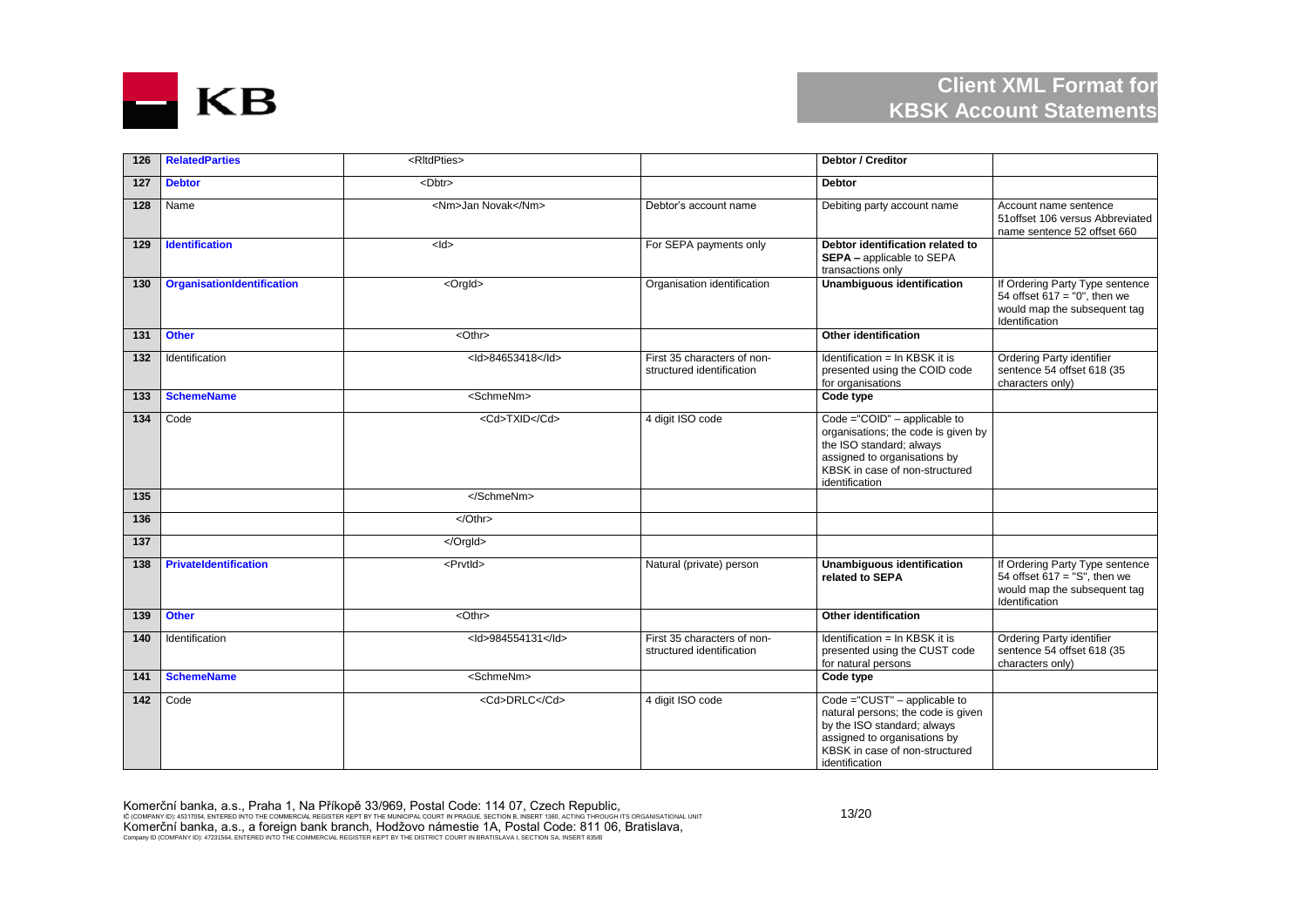

| 143              |                            |                                       |                                                          |                                                                                      |                                                                                                                      |
|------------------|----------------------------|---------------------------------------|----------------------------------------------------------|--------------------------------------------------------------------------------------|----------------------------------------------------------------------------------------------------------------------|
| 144              |                            | $\sqrt{Oth}$                          |                                                          |                                                                                      |                                                                                                                      |
| 145              |                            |                                       |                                                          |                                                                                      |                                                                                                                      |
| 146              |                            | $<$ /Id>                              |                                                          |                                                                                      |                                                                                                                      |
| $\overline{147}$ |                            | $\sqrt{D}$                            |                                                          |                                                                                      |                                                                                                                      |
| 148              | <b>DebtorAccount</b>       | <dbtracct></dbtracct>                 |                                                          | Debtor's account                                                                     |                                                                                                                      |
| 149              | <b>Identification</b>      | $\frac{1}{4}$                         |                                                          | Identification                                                                       |                                                                                                                      |
| 150              | <b>IBAN</b>                | <iban>CZ5203000000192000145399</iban> | Debtor's IBAN                                            | Account                                                                              |                                                                                                                      |
| 151              | <b>OtherIdentification</b> | <othr></othr>                         |                                                          | Other identification if IBAN is<br>not available                                     |                                                                                                                      |
| 152              | Identification             | <ld>192000145399</ld>                 | Debtor's BBAN                                            | Account number                                                                       | Account No. sentence 52 offset<br>8 versus contra account No.<br>sentence 52 offset 24                               |
| 153              |                            | $\sqrt{Oth}$                          |                                                          |                                                                                      |                                                                                                                      |
| 154              |                            | $<$ /ld>                              |                                                          |                                                                                      |                                                                                                                      |
| 155              | Name                       | <nm>Jan Novak</nm>                    | Debtor's account name                                    | Debtor's account name                                                                | Ordering Party name sentence<br>54 offset 405                                                                        |
| 156              |                            |                                       |                                                          |                                                                                      |                                                                                                                      |
| 157              | <b>UltimateDebtor</b>      | <ultmtdbtr></ultmtdbtr>               | Ultimate SEPA debtor                                     | Ultimate debtor - applicable to<br>SEPA transactions only                            |                                                                                                                      |
| 158              | Name                       | <nm>Petr Novotny</nm>                 | Ultimate debtor's name                                   | Ultimate debtor's name -<br>applicable to SEPA transactions<br>only                  | Ultimate Ordering Party name<br>sentence 55 offset 263                                                               |
| 159              | <b>Identification</b>      | $<$ ld>                               |                                                          | Ultimate debtor identification -<br>applicable to SEPA transactions<br>only          |                                                                                                                      |
| 160              | OrganisationIdentification | <orgld></orgld>                       | Organisation                                             | Unambiguous identification                                                           | If Ordering Party Type sentence<br>55 offset $333 = "0"$ , then we<br>would map the subsequent tag<br>Identification |
| 161              | <b>Other</b>               | $<$ Othr $>$                          |                                                          | Other identification                                                                 |                                                                                                                      |
| 162              | Identification             | <ld>65565</ld>                        | First 35 characters of non-<br>structured identification | Identification = In KBSK it is<br>presented using the COID code<br>for organisations | Ordering Party identifier<br>sentence 55 offset 334 (35<br>characters only)                                          |
| 163              | <b>SchemeName</b>          | <schmenm></schmenm>                   |                                                          | Code type                                                                            |                                                                                                                      |

Komerční banka, a.s., Praha 1, Na Příkopě 33/969, Postal Code: 114 07, Czech Republic,<br>ič (company id): 45317054, entered into the commercial register kept by the municipal court in prague, section b, insert 1980, acting t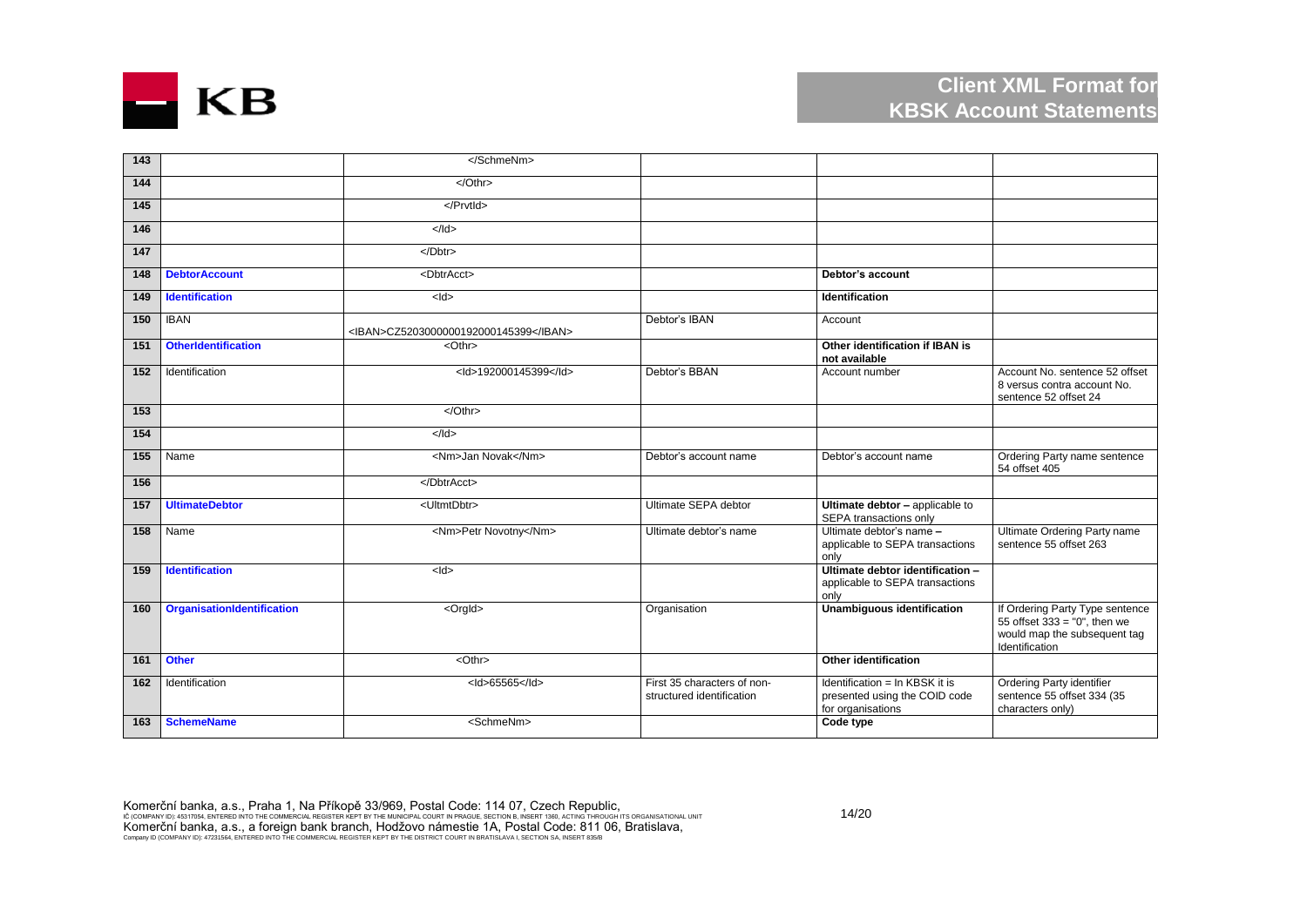

| 164              | Code                         | <cd>EMPL</cd>         | 4 digit ISO code                                         | Code ="COID" - applicable to<br>organisations; the code is given by<br>the ISO standard; always<br>assigned to organisations by<br>KBSK in case of non-structured<br>identification   |                                                                                                                                               |
|------------------|------------------------------|-----------------------|----------------------------------------------------------|---------------------------------------------------------------------------------------------------------------------------------------------------------------------------------------|-----------------------------------------------------------------------------------------------------------------------------------------------|
| 165              |                              |                       |                                                          |                                                                                                                                                                                       |                                                                                                                                               |
| 166              |                              | $<$ /Othr>            |                                                          |                                                                                                                                                                                       |                                                                                                                                               |
| 167              |                              |                       |                                                          |                                                                                                                                                                                       |                                                                                                                                               |
| 168              | <b>PrivateIdentification</b> | <prvtid></prvtid>     | Private person                                           | <b>Unambiguous identification</b>                                                                                                                                                     | If Ordering Party Type sentence<br>55 offset $333 = "S",$ then we<br>would map the subsequent tag<br>Identification                           |
| 169              | <b>Other</b>                 | $<$ Othr $>$          |                                                          | Other identification                                                                                                                                                                  |                                                                                                                                               |
| 170              | Identification               | <ld>984554131</ld>    | First 35 characters of non-<br>structured identification | Identification = In KBSK it is<br>presented using the CUST code<br>for organisations                                                                                                  | Ordering Party identifier<br>sentence 55 offset 334 (35<br>characters only)                                                                   |
| 171              | <b>SchemeName</b>            | <schmenm></schmenm>   |                                                          | Code type                                                                                                                                                                             |                                                                                                                                               |
| 172              | Code                         | <cd>DRLC</cd>         | 4 digit ISO code                                         | Code ="CUST" - applicable to<br>natural persons; the code is given<br>by the ISO standard; always<br>assigned to organisations by<br>KBSK in case of non-structured<br>identification |                                                                                                                                               |
| 173              |                              |                       |                                                          |                                                                                                                                                                                       |                                                                                                                                               |
| $\frac{174}{2}$  |                              | $<$ /Othr>            |                                                          |                                                                                                                                                                                       |                                                                                                                                               |
| $\overline{175}$ |                              |                       |                                                          |                                                                                                                                                                                       |                                                                                                                                               |
| $\frac{176}{ }$  |                              | $<$ /ld>              |                                                          |                                                                                                                                                                                       |                                                                                                                                               |
| $\frac{1}{77}$   |                              |                       |                                                          |                                                                                                                                                                                       |                                                                                                                                               |
| 178              | <b>Creditor</b>              | <cdtr></cdtr>         |                                                          | <b>Creditor</b>                                                                                                                                                                       |                                                                                                                                               |
| 179              | Name                         | <nm>Petr Novotny</nm> | Creditor's name                                          | Creditor's name                                                                                                                                                                       | Account name sentence<br>51 offset 106 versus Abbreviated<br>name sentence 52 offset 660.<br>for SEPA Creditor's name<br>sentence 54 offset87 |
| 180              | <b>Identification</b>        | $<$ ld $>$            | Identification related to SEPA                           | Creditor identification -<br>applicable to SEPA transactions<br>only                                                                                                                  |                                                                                                                                               |

Komerční banka, a.s., Praha 1, Na Příkopě 33/969, Postal Code: 114 07, Czech Republic,<br>ič (company id): 45317054, entered into the commercial register kept by the municipal court in prague, section b, insert 1980, acting t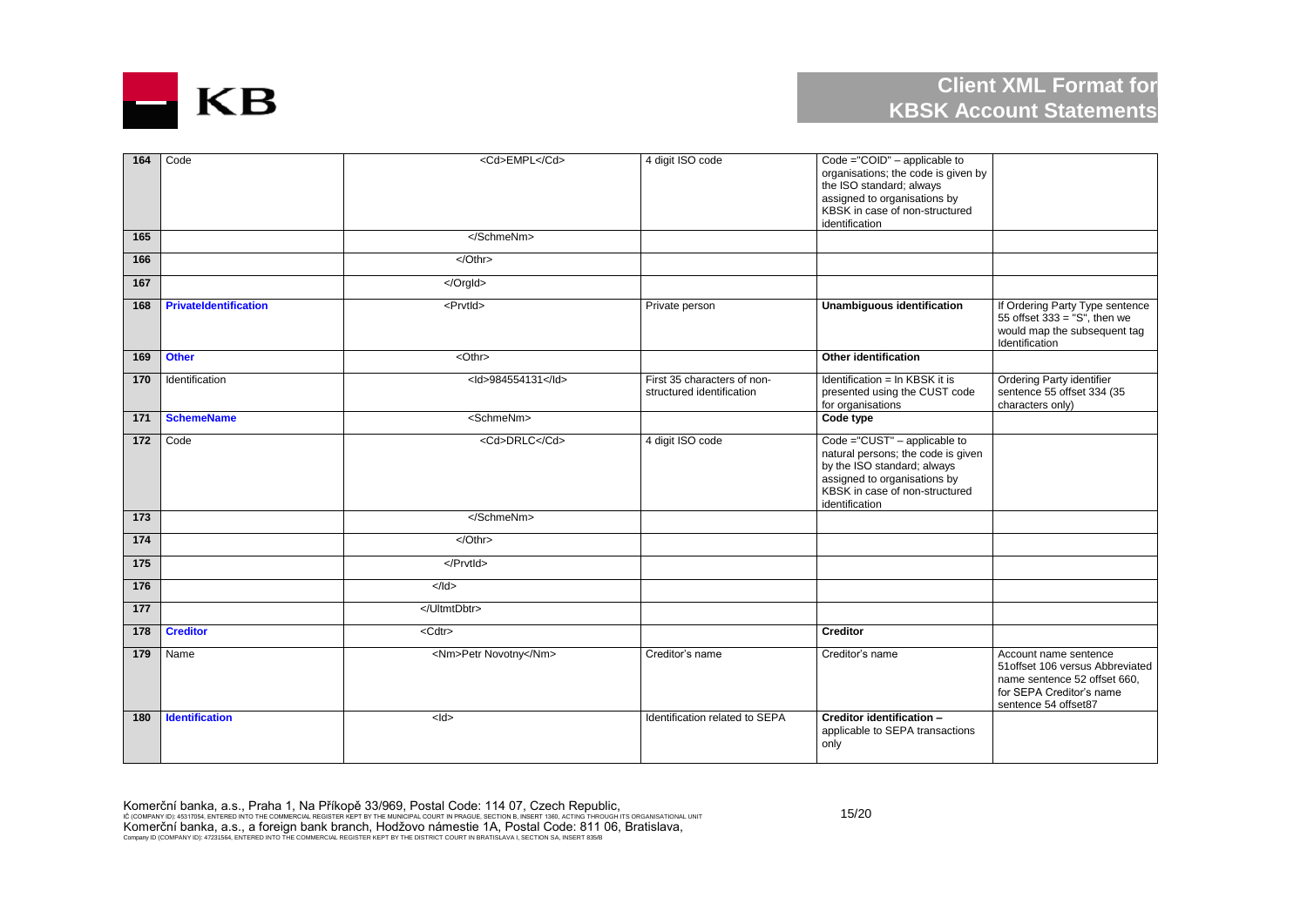

| 181 | <b>OrganisationIdentification</b> | <orgld></orgld>     | Organisation                                             | <b>Unambiguous identification</b>                                                                                                                                                     | If Creditor Type sentence 54<br>offset $299 = "0",$ then we would<br>map the subsequent tag<br>Identification  |
|-----|-----------------------------------|---------------------|----------------------------------------------------------|---------------------------------------------------------------------------------------------------------------------------------------------------------------------------------------|----------------------------------------------------------------------------------------------------------------|
| 182 | <b>Other</b>                      | <othr></othr>       |                                                          | Other identification                                                                                                                                                                  |                                                                                                                |
| 183 | Identification                    | <ld>84653418</ld>   | First 35 characters of non-<br>structured identification | Identification = In KBSK it is<br>presented using the COID code<br>for organisations                                                                                                  | Creditor identifier sentence 54<br>offset 300 (35 characters only)                                             |
| 184 | <b>SchemeName</b>                 | <schmenm></schmenm> |                                                          | Code type                                                                                                                                                                             |                                                                                                                |
| 185 | Code                              | <cd>TXID</cd>       | 4 digit ISO code                                         | Code ="COID" - applicable to<br>organisations; the code is given by<br>the ISO standard; always<br>assigned to organisations by<br>KBSK in case of non-structured<br>identification   |                                                                                                                |
| 186 |                                   |                     |                                                          |                                                                                                                                                                                       |                                                                                                                |
| 187 |                                   | $<$ /Othr>          |                                                          |                                                                                                                                                                                       |                                                                                                                |
| 188 |                                   |                     |                                                          |                                                                                                                                                                                       |                                                                                                                |
| 189 | <b>PrivateIdentification</b>      | <prvtid></prvtid>   | Private persons                                          | <b>Unambiguous identification</b>                                                                                                                                                     | If Creditor Type sentence 54<br>offset $299 = "S"$ , then we would<br>map the subsequent tag<br>Identification |
| 190 | <b>Other</b>                      | <othr></othr>       |                                                          | Other identification                                                                                                                                                                  |                                                                                                                |
| 191 | Identification                    | <ld>984554131</ld>  | First 35 characters of non-<br>structured identification | Identification = In KBSK it is<br>presented using the COID code<br>for natural persons                                                                                                | Ordering Party identifier<br>sentence 54 offset 300 (35<br>characters only)                                    |
| 192 | <b>SchemeName</b>                 | <schmenm></schmenm> |                                                          | Code type                                                                                                                                                                             |                                                                                                                |
| 193 | Code                              | <cd>DRLC</cd>       | 4 digit ISO code                                         | Code ="CUST" - applicable to<br>natural persons; the code is given<br>by the ISO standard; always<br>assigned to organisations by<br>KBSK in case of non-structured<br>identification |                                                                                                                |
| 194 |                                   |                     |                                                          |                                                                                                                                                                                       |                                                                                                                |
| 195 |                                   | $\sqrt{Oth}$        |                                                          |                                                                                                                                                                                       |                                                                                                                |
| 196 |                                   |                     |                                                          |                                                                                                                                                                                       |                                                                                                                |
| 197 |                                   | $<$ /ld>            |                                                          |                                                                                                                                                                                       |                                                                                                                |
| 198 |                                   | $<$ /Cdtr>          |                                                          |                                                                                                                                                                                       |                                                                                                                |

Komerční banka, a.s., Praha 1, Na Příkopě 33/969, Postal Code: 114 07, Czech Republic,<br>ič (company id): 45317054, entered into the commercial register kept by the municipal court in prague, section b, insert 1980, acting t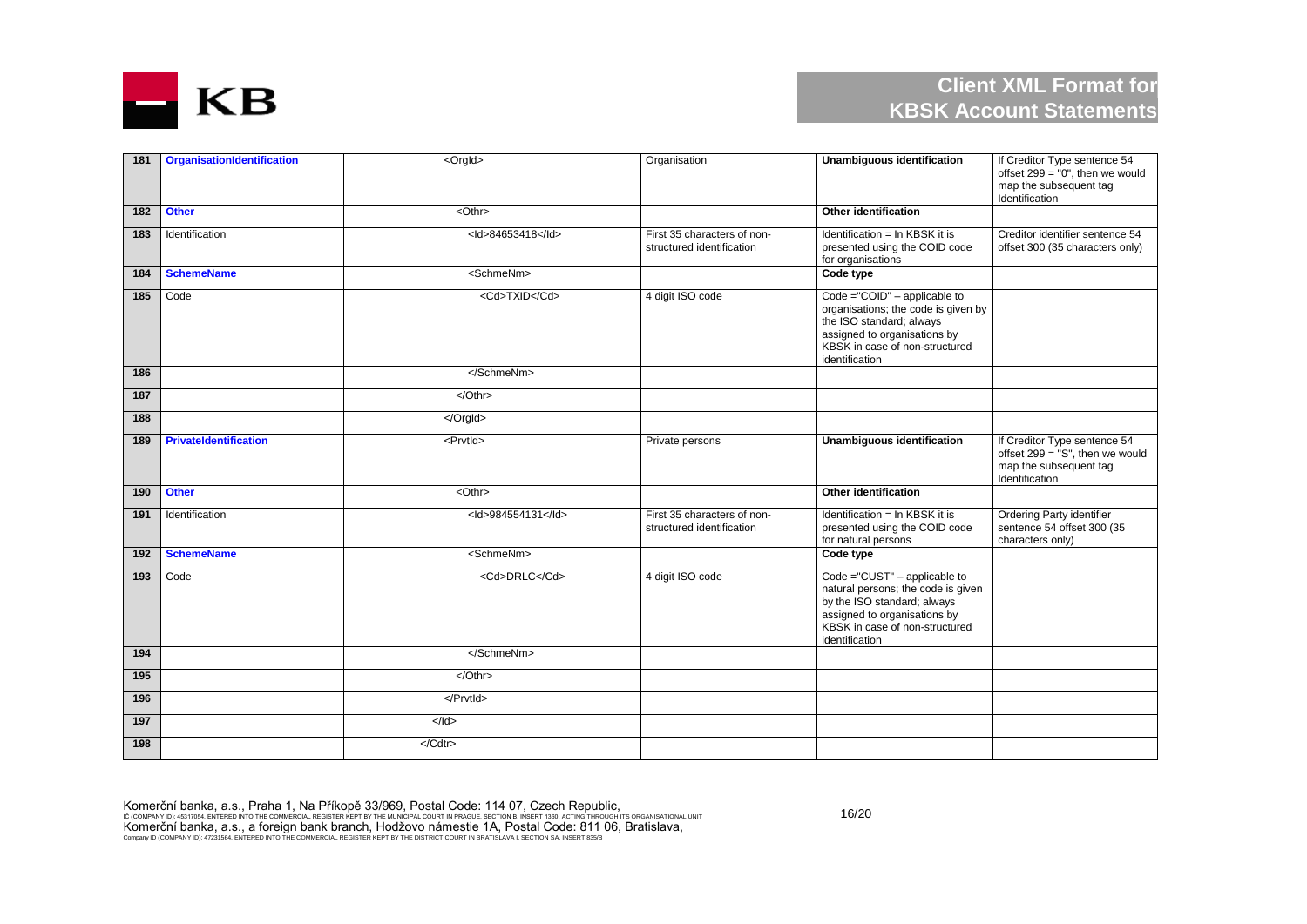

| 199 | <b>CreditorAccount</b>     | <cdtracct></cdtracct>               |                                                          | <b>Creditor's account</b>                                                                                                                                                           |                                                                                                                        |
|-----|----------------------------|-------------------------------------|----------------------------------------------------------|-------------------------------------------------------------------------------------------------------------------------------------------------------------------------------------|------------------------------------------------------------------------------------------------------------------------|
| 200 | <b>Identification</b>      | $<$ ld>                             |                                                          | <b>Identification</b>                                                                                                                                                               |                                                                                                                        |
| 201 | <b>IBAN</b>                | <iban>DE89370400440532013000</iban> | Creditor's IBAN                                          | Account                                                                                                                                                                             |                                                                                                                        |
| 202 | <b>OtherIdentification</b> | <othr></othr>                       |                                                          | Other identification                                                                                                                                                                |                                                                                                                        |
| 203 | Identification             | <ld>532013000</ld>                  | Creditor's BBAN                                          | Account No. Applicable only if<br>IBAN is unknown.                                                                                                                                  | Account No. sentence 52 offset<br>8 versus contra account No.<br>sentence 52 offset 24                                 |
| 204 |                            | $\sqrt{Oth}$                        |                                                          |                                                                                                                                                                                     |                                                                                                                        |
| 205 |                            | $\leq$ /Id>                         |                                                          |                                                                                                                                                                                     |                                                                                                                        |
| 206 | Name                       | <nm>Petr Novotny</nm>               | Creditor's account name                                  | Creditor's account name                                                                                                                                                             | Creditor's name sentence 54<br>offset 405, pro SEPA sentence<br>54, pro ZPL a DPL sentence 52                          |
| 207 |                            |                                     |                                                          |                                                                                                                                                                                     |                                                                                                                        |
| 208 | <b>UltimateCreditor</b>    | <ultmtcdtr></ultmtcdtr>             | Ultimate SEPA creditor                                   | Ultimate creditor - applicable to<br>SEPA transactions only                                                                                                                         |                                                                                                                        |
| 209 | Name                       | <nm>John Smith Ltd.</nm>            | Ultimate creditor's name                                 | Ultimate creditor's name -<br>applicable to SEPA transactions<br>only                                                                                                               | Ultimate creditor's name<br>sentence 55 offset 87, line 1                                                              |
| 210 | <b>Identification</b>      | $<$ ld $>$                          |                                                          | Identification code - applicable<br>to SEPA transactions only i                                                                                                                     |                                                                                                                        |
| 211 | OrganisationIdentification | <orgld></orgld>                     | Ultimate creditor organisation                           | Unambiguous identification                                                                                                                                                          | If Ultimate Creditor Type<br>sentence 55 offset $157 = "0",$<br>then we would map the<br>subsequent tag Identification |
| 212 | <b>Other</b>               | <othr></othr>                       |                                                          | <b>Other identification</b>                                                                                                                                                         |                                                                                                                        |
| 213 | Identification             | <ld>84653418</ld>                   | First 35 characters of non-<br>structured identification | Identification = In KBSK it is<br>presented using the COID code<br>for organisations                                                                                                | Ordering Party identifier<br>sentence 55 offset 158 (35<br>characters only)                                            |
| 214 | <b>SchemeName</b>          | <schmenm></schmenm>                 |                                                          | Code type                                                                                                                                                                           |                                                                                                                        |
| 215 | Code                       | <cd>TXID</cd>                       | 4 digit ISO code                                         | Code ="COID" - applicable to<br>organisations; the code is given by<br>the ISO standard; always<br>assigned to organisations by<br>KBSK in case of non-structured<br>identification |                                                                                                                        |
| 216 |                            |                                     |                                                          |                                                                                                                                                                                     |                                                                                                                        |
| 217 |                            |                                     |                                                          |                                                                                                                                                                                     |                                                                                                                        |
| 218 |                            |                                     |                                                          |                                                                                                                                                                                     |                                                                                                                        |

Komerční banka, a.s., Praha 1, Na Příkopě 33/969, Postal Code: 114 07, Czech Republic,<br>ič (company id): 45317054, entered into the commercial register kept by the municipal court in prague, section b, insert 1980, acting t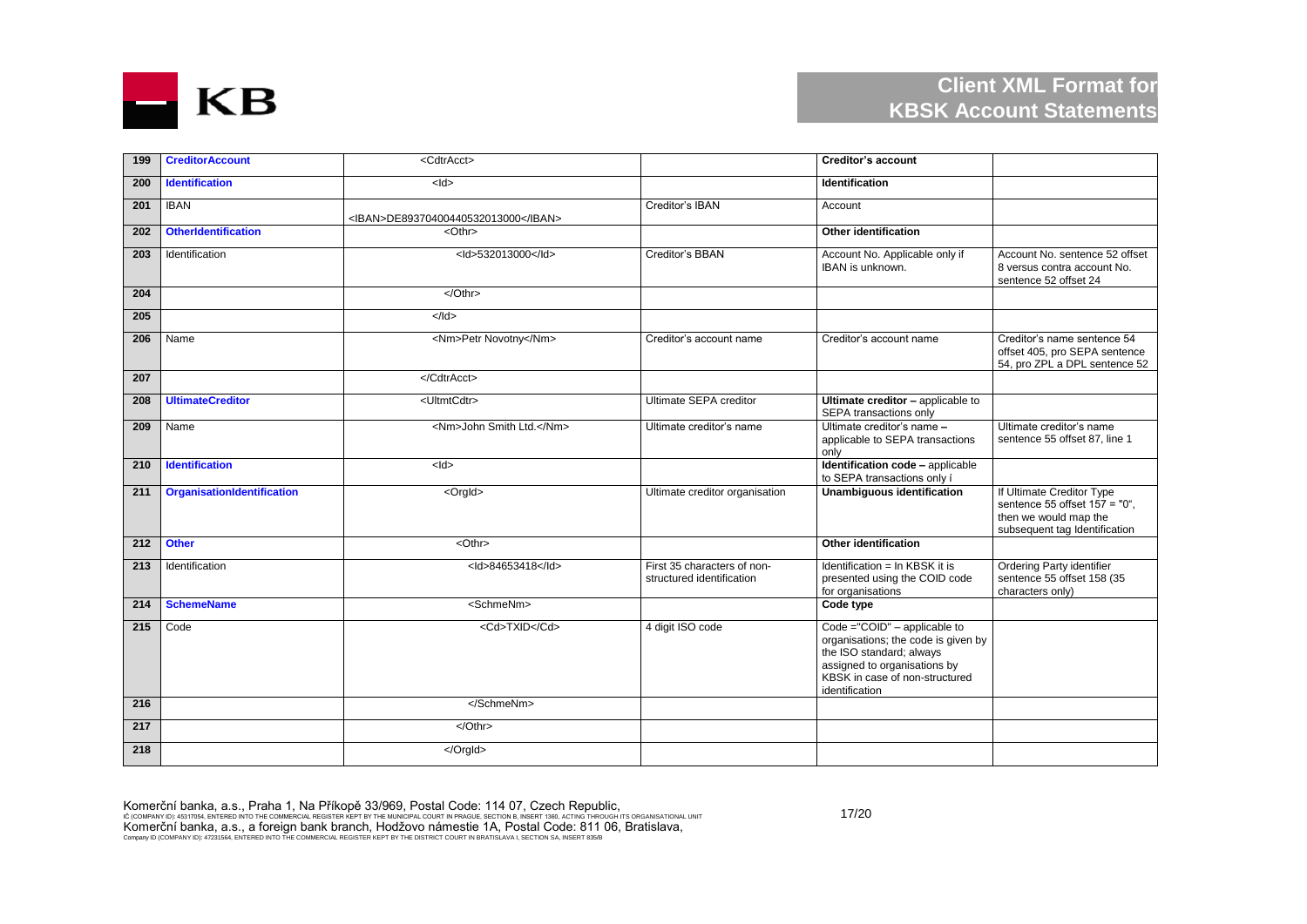

| 219              | PrivateIdentification                     | <prvtld></prvtld>                                | Natural person - ultimate creditor                       | <b>Unambiquous identification</b>                                                                                                                                                     | If Ultimate Creditor Type<br>sentence 55 offset $157 = "S",$<br>then we would map the<br>subsequent tag Identification |
|------------------|-------------------------------------------|--------------------------------------------------|----------------------------------------------------------|---------------------------------------------------------------------------------------------------------------------------------------------------------------------------------------|------------------------------------------------------------------------------------------------------------------------|
| 220              | <b>Other</b>                              | $<$ Othr $>$                                     |                                                          | Other identification                                                                                                                                                                  |                                                                                                                        |
| 221              | Identification                            | <ld>984554131</ld>                               | First 35 characters of non-<br>structured identification | Identification = In KBSK it is<br>presented using the CUST code<br>for natural persons                                                                                                | <b>Ordering Party identifier</b><br>sentence 55 offset 158 (35<br>characters only)                                     |
| 222              | <b>SchemeName</b>                         | <schmenm></schmenm>                              |                                                          | Code type                                                                                                                                                                             |                                                                                                                        |
| 223              | Code                                      | <cd>DRLC</cd>                                    | 4 digit ISO code                                         | Code ="CUST" - applicable to<br>natural persons; the code is given<br>by the ISO standard; always<br>assigned to organisations by<br>KBSK in case of non-structured<br>identification |                                                                                                                        |
| 224              |                                           |                                                  |                                                          |                                                                                                                                                                                       |                                                                                                                        |
| 225              |                                           | $<$ /Othr>                                       |                                                          |                                                                                                                                                                                       |                                                                                                                        |
| $\overline{226}$ |                                           |                                                  |                                                          |                                                                                                                                                                                       |                                                                                                                        |
| 227              |                                           | $\leq$ /Id>                                      |                                                          |                                                                                                                                                                                       |                                                                                                                        |
| 228              |                                           |                                                  |                                                          |                                                                                                                                                                                       |                                                                                                                        |
| 229              |                                           |                                                  |                                                          |                                                                                                                                                                                       |                                                                                                                        |
| 230              | <b>RelatedAgents</b>                      | <rltdagts></rltdagts>                            | <b>Banks</b>                                             | Debtor's/Creditor's Bank                                                                                                                                                              |                                                                                                                        |
| 231              | <b>DebtorAgent</b>                        | <dbtragt></dbtragt>                              | Debtor's bank                                            | Debtor's bank                                                                                                                                                                         |                                                                                                                        |
| 232              | <b>FinancialInstitutionIdentification</b> | <fininstnid></fininstnid>                        |                                                          | <b>Bank identification</b>                                                                                                                                                            |                                                                                                                        |
| 233              | <b>BIC</b>                                | <bic>CEKOCZPP</bic>                              | Debtor's bank BIC                                        | Debtor's bank BIC code                                                                                                                                                                | Foreign payments only,<br>Credited in the Comment 2<br>sentence 52 offset 350                                          |
| 234              | Name                                      | <nm>Ceskoslovenska obchodni<br/>Banka, a.s.</nm> | Debtor's bank name                                       | Bank name                                                                                                                                                                             |                                                                                                                        |
| 235              | <b>OtherIdentification</b>                | $<$ Othr $>$                                     |                                                          | Other identification of the bank                                                                                                                                                      |                                                                                                                        |
| 236              | Identification                            | <ld>0300</ld>                                    | Debtor's bank code                                       | Debtor's bank code                                                                                                                                                                    | Code of the bank keeping the<br>contra account sentence 52<br>offset 40, to be inverted, use<br>constants for KBSK     |
| 237              |                                           | $\sqrt{Othr}$                                    |                                                          |                                                                                                                                                                                       |                                                                                                                        |
| 238              |                                           |                                                  |                                                          |                                                                                                                                                                                       |                                                                                                                        |
| 239              |                                           |                                                  |                                                          |                                                                                                                                                                                       |                                                                                                                        |

Komerční banka, a.s., Praha 1, Na Příkopě 33/969, Postal Code: 114 07, Czech Republic,<br>ič (company id): 45317054, entered into the commercial register kept by the municipal court in prague, section b, insert 1980, acting t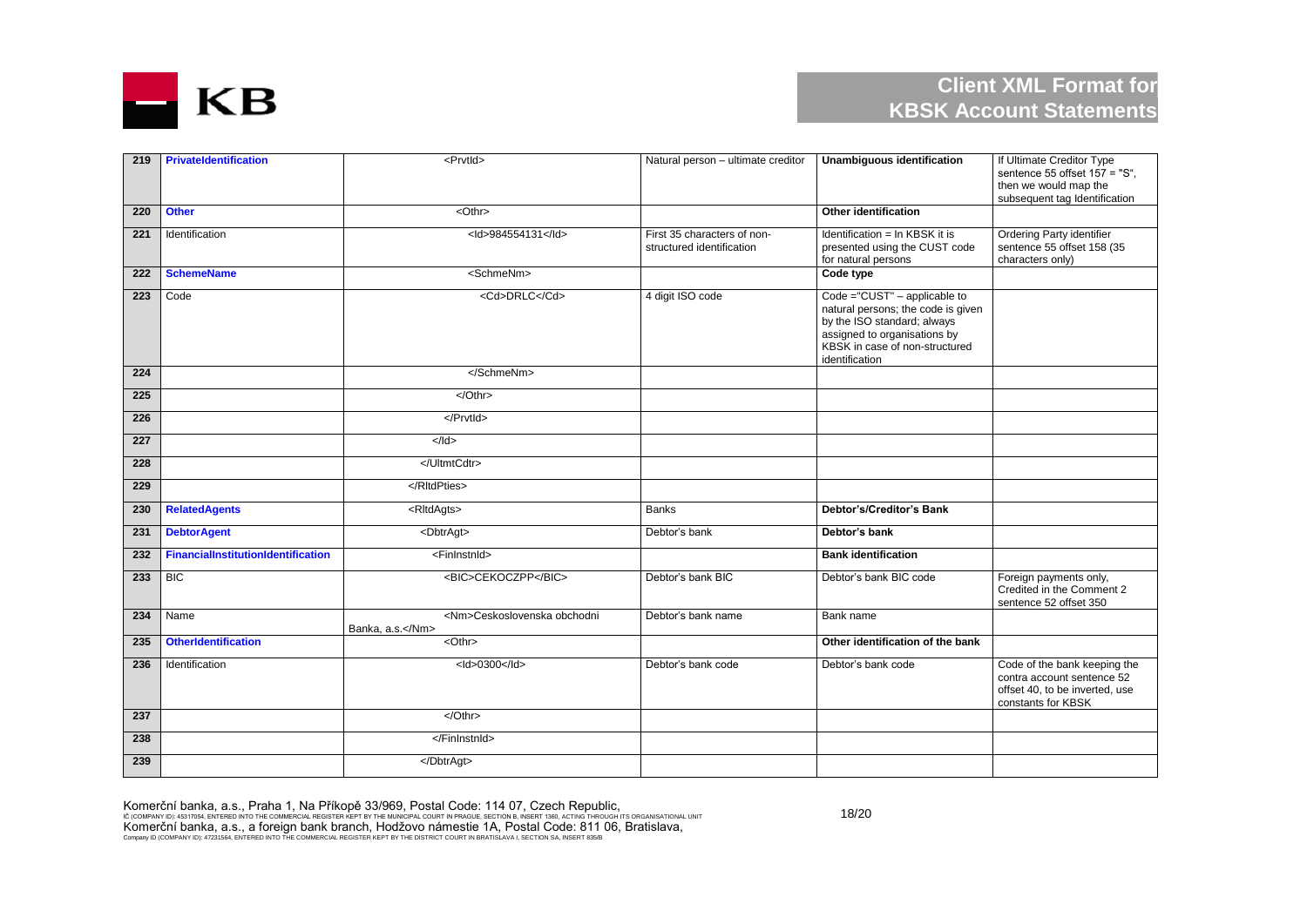

| 240 | <b>CreditorAgent</b>                      | <cdtragt></cdtragt>                                             | Creditor's bank                                                                        | <b>Creditor's bank</b>                                             |                                                                                                                    |
|-----|-------------------------------------------|-----------------------------------------------------------------|----------------------------------------------------------------------------------------|--------------------------------------------------------------------|--------------------------------------------------------------------------------------------------------------------|
| 241 | <b>FinancialInstitutionIdentification</b> | <fininstnid></fininstnid>                                       |                                                                                        | <b>Bank identification</b>                                         |                                                                                                                    |
| 242 | <b>BIC</b>                                | <bic>AABSDE31</bic>                                             | Creditor's bank BIC                                                                    | Creditor's bank BIC code                                           | Foreign payments only, Debited<br>2 sentence 52 offset 350                                                         |
| 243 | Name                                      | <nm>AACHENER BAUSPARKASSE<br/>AG &lt; /Nm</nm>                  | Creditor's bank name                                                                   | Bank name                                                          |                                                                                                                    |
| 244 | <b>PostalAddress</b>                      | <pstladr></pstladr>                                             | Creditor's bank address,<br>completed only in case of foreign<br>payments              | <b>Bank address</b>                                                |                                                                                                                    |
| 245 | StreetName                                | <strtnm>Theaterstrasse</strtnm>                                 |                                                                                        | Street                                                             |                                                                                                                    |
| 246 | <b>Building No.Number</b>                 | <bldgnb>20</bldgnb>                                             |                                                                                        | Building No.                                                       |                                                                                                                    |
| 247 | PostCode                                  | <pstcd>52062</pstcd>                                            |                                                                                        | Post Code                                                          |                                                                                                                    |
| 248 | TownName                                  | <twnnm>Aachen</twnnm>                                           |                                                                                        | Town/City                                                          |                                                                                                                    |
| 249 | Country                                   | <ctry>DE</ctry>                                                 |                                                                                        | Country                                                            |                                                                                                                    |
| 250 |                                           |                                                                 |                                                                                        |                                                                    |                                                                                                                    |
| 251 | <b>OtherIdentification</b>                | <othr></othr>                                                   |                                                                                        | Other identification of the bank                                   |                                                                                                                    |
| 252 | Identification                            | <ld>325614</ld>                                                 | Creditor's bank code                                                                   | Bank code                                                          | Code of the bank keeping the<br>contra account sentence 52<br>offset 40, to be inverted, use<br>constants for KBSK |
| 253 |                                           | $\sqrt{Othr}$                                                   |                                                                                        |                                                                    |                                                                                                                    |
| 254 |                                           |                                                                 |                                                                                        |                                                                    |                                                                                                                    |
| 255 |                                           |                                                                 |                                                                                        |                                                                    |                                                                                                                    |
| 256 |                                           |                                                                 |                                                                                        |                                                                    |                                                                                                                    |
| 257 | <b>RemittanceInformation</b>              | $\overline{\mathsf{R}}$ mtlnf>                                  |                                                                                        | Information on the transaction                                     |                                                                                                                    |
| 258 | Unstructured                              | <ustrd>Pojistne</ustrd><br>(note: Pojistne = Insurance Premium) | AV field (purpose of the payment)                                                      | Purpose of the payment                                             | AV Message sentence 52 offset<br>490                                                                               |
| 259 |                                           | $\leq$ Rmtlnf>                                                  |                                                                                        |                                                                    |                                                                                                                    |
| 260 | <b>ReturnInformation</b>                  | <rtrlnf></rtrlnf>                                               | KBSK forwards this information in<br>an Advice, without stating it in the<br>statement | Return information - only<br>applicable to SEPA DD<br>transactions |                                                                                                                    |
| 261 | <b>OriginalBankTransactionCode</b>        | <orgnibktxcd></orgnibktxcd>                                     |                                                                                        | Original transaction code                                          |                                                                                                                    |
| 262 | <b>Property</b>                           | <prtry></prtry>                                                 |                                                                                        | Information                                                        |                                                                                                                    |

Komerční banka, a.s., Praha 1, Na Příkopě 33/969, Postal Code: 114 07, Czech Republic,<br>ič (company id): 45317054, entered into the commercial register kept by the municipal court in prague, section b, insert 1980, acting t